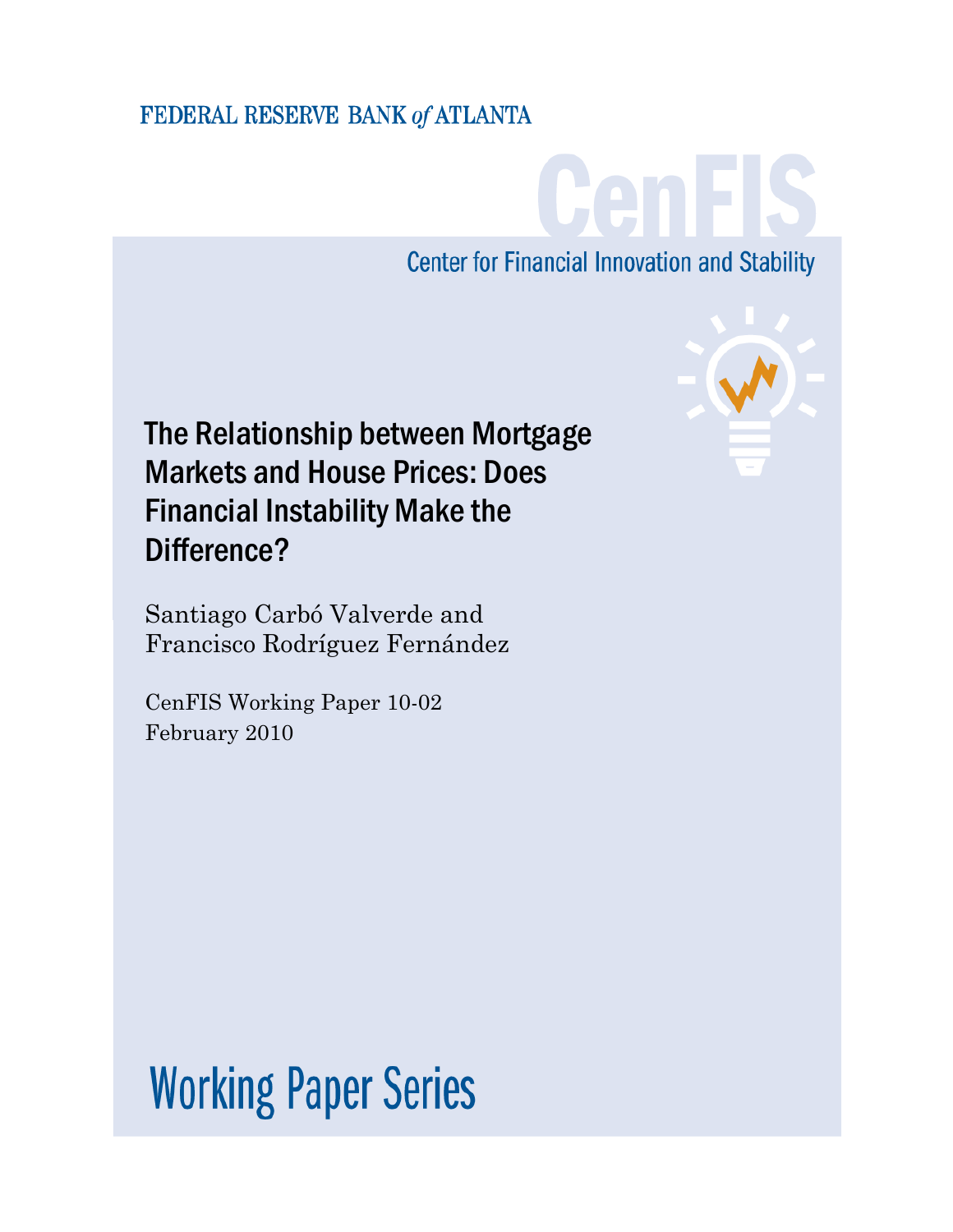**Center for Financial Innovation and Stability** 

Cenl

# The Relationship between Mortgage Markets and House Prices: Does Financial Instability Make the Difference?

Santiago Carbó Valverde and Francisco Rodríguez Fernández

CenFIS Working Paper 10-02 February 2010

**Abstract:** During the late 1990s and up to 2007, several countries experienced sharp increases in house prices. These episodes are usually mentioned among the causes of the world's recent economic and financial turmoil. The dramatic growth in bank lending during this period has been held broadly responsible for these market dynamics. However, the empirical relationship between mortgage credit and house prices remains largely unexplained. This paper analyzes the relationship between house prices and mortgage credit in Spain, where house prices and mortgage credit have experienced high growth in recent years prior to the financial crisis. We employ a quarterly database from 1988Q4 to 2008Q4. Using cointegration analysis and vector error– correction (VEC) models, we find that both house prices and mortgage credit interact in the short and long run. The results also suggest that a regime shift in mortgage lending occurred in 2001 in Spain—where mortgage credit securitization substantially grew—that increased the economic significance of mortgage lending's impact on house prices.

JEL classification: R21, G12, G21

Key words: house prices, mortgages, banks

# **Working Paper Series**

The authors are grateful for comments from discussants Anthony Murphy and José García Solanes as well as other participants in the XXII Simposium Moneda y Crédito. The authors also thank Clemens Kool, Douglas Evanoff, Anna Paulson, Gene Anronmin, and other participants in the annual meetings of the Midwest Finance Association in Chicago in March 2009. They acknowledge financial support from the Spanish Ministry of Science and Innovation and FEDER (ECO2008-05243/ECON). The views expressed here are the authors' and not necessarily those of the Federal Reserve Bank of Atlanta or the Federal Reserve System. Any remaining errors are the authors' responsibility.

Santiago Carbó Valverde and Francisco Rodríguez Fernández are at the Universidad de Granada. Please address questions regarding content to Santiago Carbo Valverde, Departamento de Teoría e Historia Económica, Facultad de CC EE y Empresariales, Universidad de Granada, Campus de Cartuja s/n, 18071, Granada, Spain, +34 958 243717, +34 958 249995 (fax), scarbo@ugr.es.

CenFIS Working Papers from the Federal Reserve Bank of Atlanta are available online at frbatlanta.org/frba/cenfis/. Subscribe online to receive e-mail notifications about new papers.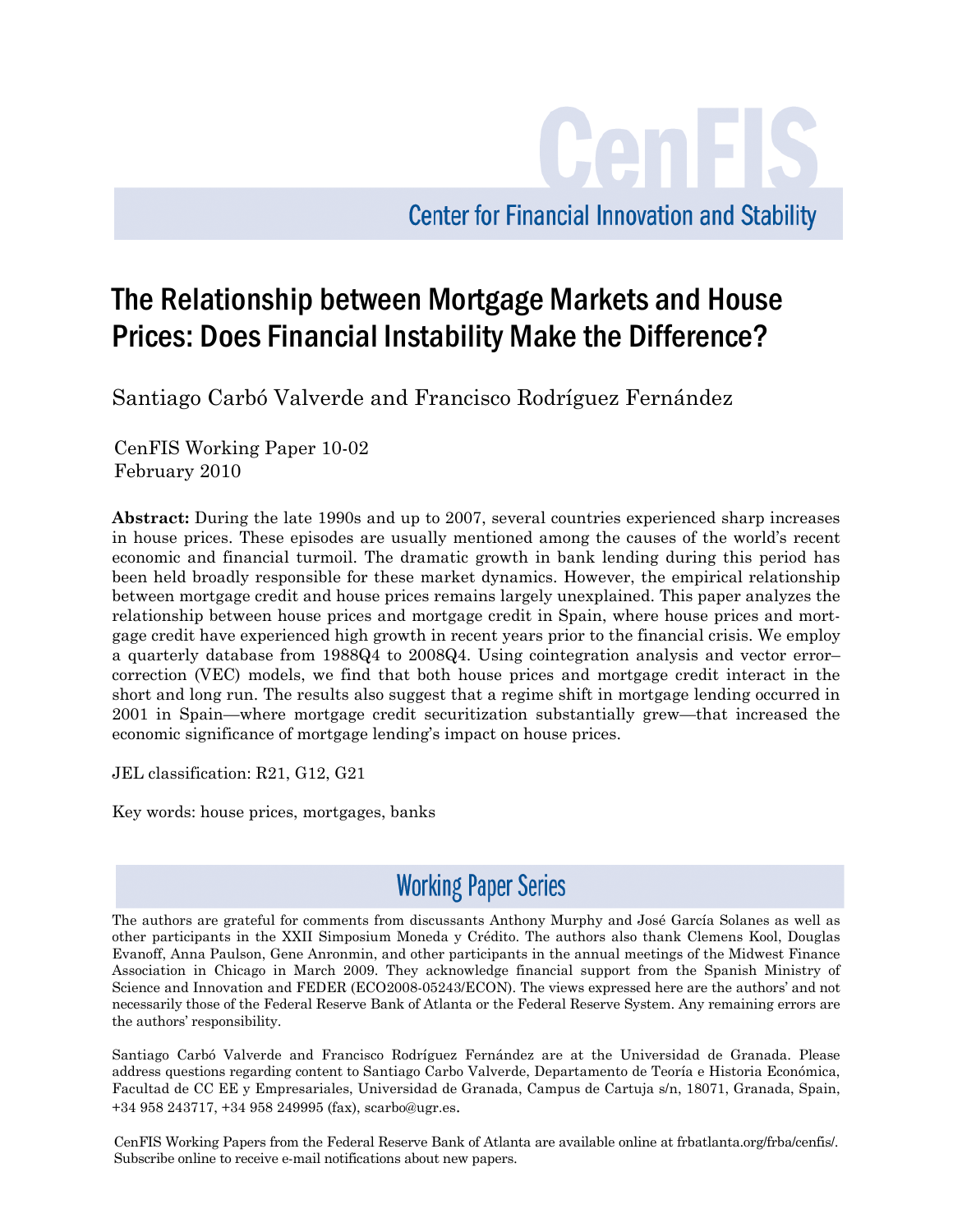### **The Relationship Between Mortgage Markets and House Prices: Does Financial Instability Make the Difference?**

*"The proximate cause of the crisis was the turn of the housing cycle in the United States and the associated rise in delinquencies on subprime mortgages, which imposed substantial losses on many financial institutions and shook investor confidence in credit markets. However, although the subprime debacle triggered the crisis, the developments in the U.S. mortgage market were only one aspect of a much larger and more encompassing credit boom whose impact transcended the mortgage market to affect many other forms of credit."* 

Ben Bernanke (Chairman, Board of Governors of the Federal Reserve System) at the Stamp Lecture, London School of Economics, London, England. January 13, 2009

*It is generally agreed that the trigger for the turmoil was a myriad of problems associated with the US housing market correction (…) the period preceding the current financial turmoil shares many of the characteristics of previous historical episodes – a so-called "Minsky moment" whereby there is a sudden recognition and recoil from underlying credit whose quality was in fact worsening for years.* 

Jean-Claude Trichet (President of the European Central Bank) at the Policy Discussion "Global Economic Policy Forum 2008", New York University, New York, 14 April 2008.

#### **1. INTRODUCTION**

What are the causes of the sharp increases in house prices that many industrialized countries have experienced in recent years? Is the high growth in mortgage credit to blame? In the U.S., the dramatic rise in subprime lending has been broadly blamed for these market dynamics. However, recent evidence has shown that subprime credit activity does not seem to have had much impact on subsequent house price returns, although there is strong evidence of a price-boosting effect as the Government Sponsored Enterprises –such as Fannie Mae and Freddie Mac- were displaced in the market by private issuers of new mortgage products (Coleman *et al.*, 2009). In Europe, the growth in house prices has been particularly noticeable in some countries such as Spain, the UK and Ireland -where house prices have increased by more than 180% only between 1997 and 2007- the largest growth among major industrialised countries. Mortgage financing has also been the focus of the debate in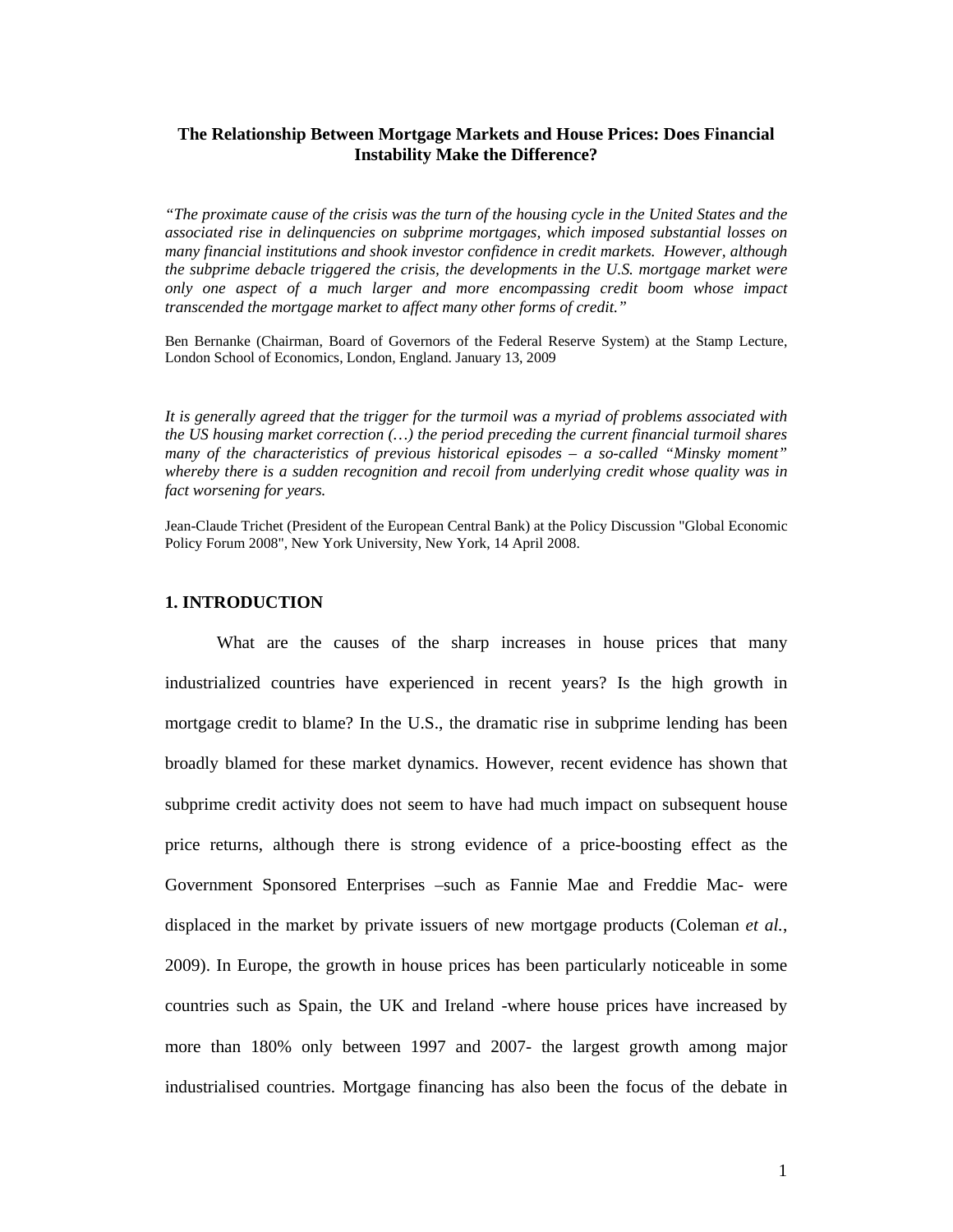Europe although the actual dynamics of the relationship between mortgage credit and house prices are not, so far, well-known.

Even if the correlation between house prices and mortgage credit can be observed in most countries experiencing sharp increases in house prices, the direction of causality (if any) is not that clear. Econometric analysis has an important role in the definition of this relationship, both in the short and in the long term. This paper aims to shed some light on the relationship between house prices and mortgage credit in Spain. Cointegration analysis and vector error correction models are employed to assess the short-run and long-run dynamics of mortgage credit and house prices in Spain. We use quarterly data for the 1988Q4-2008Q4 period. Together with house prices, we also employ a house price/rent (P/R) indicator which proxies the magnitude of the overvaluation of house prices during this period. The paper is divided into three sections following this introduction. Section 2 surveys the main studies that have examined the relationship between house prices and mortgage credit. In section 3 we develop an empirical study of the relationships between house prices and mortgage lending using cointegration analysis and error correction models. The paper ends with a summary of the main results and conclusions in section 4.

## **2. HOUSE PRICES AND MORTGAGE FINANCING: A REVIEW**

 $\overline{a}$ 

 House price modelling has received increasing attention in the economic literature in the last thirty years<sup>1</sup>. With regard to the role of lending in this context, it should be pointed out that explicit consideration of mortgage credit as a central variable in house-price models is not, in most cases, endowed within theoretical grounds.

<sup>&</sup>lt;sup>1</sup> In this section we basically survey the literature analysing the relationship between house prices and mortgage financing. In any case, there is a wide range of approaches that pay particular attention to the determinants of other variables rather than financing. In this respect, recent studies such as of Glaeser *et. al.* (2005) have shown the importance of both building costs and land availability and regulation as two of the key factors that explain the evolution of house prices.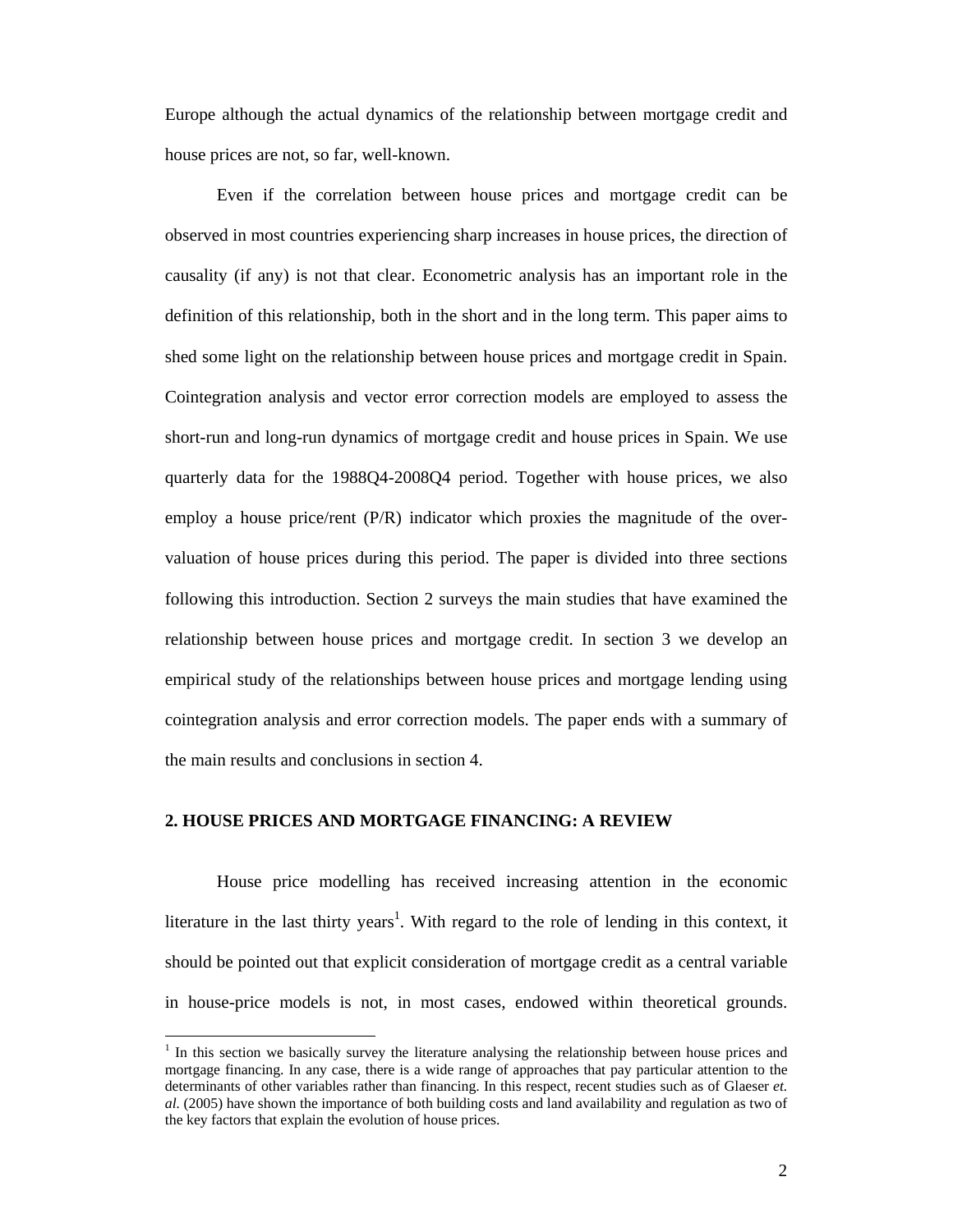Therefore, even assuming the existence of a relationship between both variables, the main theoretical studies have considered mortgage credit and house prices separately. As for the studies on the specific relationship between house prices and mortgage financing can be classified in two main approaches: the financial-type or asset market approach and the macroeconomic approach. The asset market approach (Brown *et al.*, 1997; Holly and Jones, 1997; Martínez Pagés and Maza 2003, Ayuso and Restoy, 2006, 2007) is based either on inter-temporal equilibrium conditions, or on the weaker requirement of absence of arbitrage opportunities. Financial market imperfections are excluded, but specific rigidities on the supply side of the economy may be encountered. Most models following this approach seek to obtain an equilibrium equation for the ratio of the house price to the rental price, which serves to ascertain whether the current price is misaligned, or inflated by speculative bubbles.

In the macroeconomic-type models (Poterba 1984; Égert and Mihaljek, 2007), house price dynamics are expressed as a function of the variables which determine the supply of and demand for housing. Empirical literature using this macroeconomic-type framework include both cross-country studies (Hofmann, 2001; Annett, 2005; Girouard et al, 2006; Sutton, 2002; Terrones and Otrok, 2004; Tsatsaronis and Zhu, 2004) and individual country studies (Fitzpatrick and McQuinn, 2004; Gerlach and Peng, 2005; and Gimeno and Martínez-Carrascal, 2006). The present paper borrows from these macro-type models. Importantly, information asymmetries play an important role as consumers do not have all the information that they would like with regard to the availability of credit (Bernanke and Gertler, 1989). This friction confers great significance to expectations in the study of the interaction between mortgage credit and house prices. In order to approximate these asymmetries, together with the volume of credit, these studies include other important variables for expectations such as interest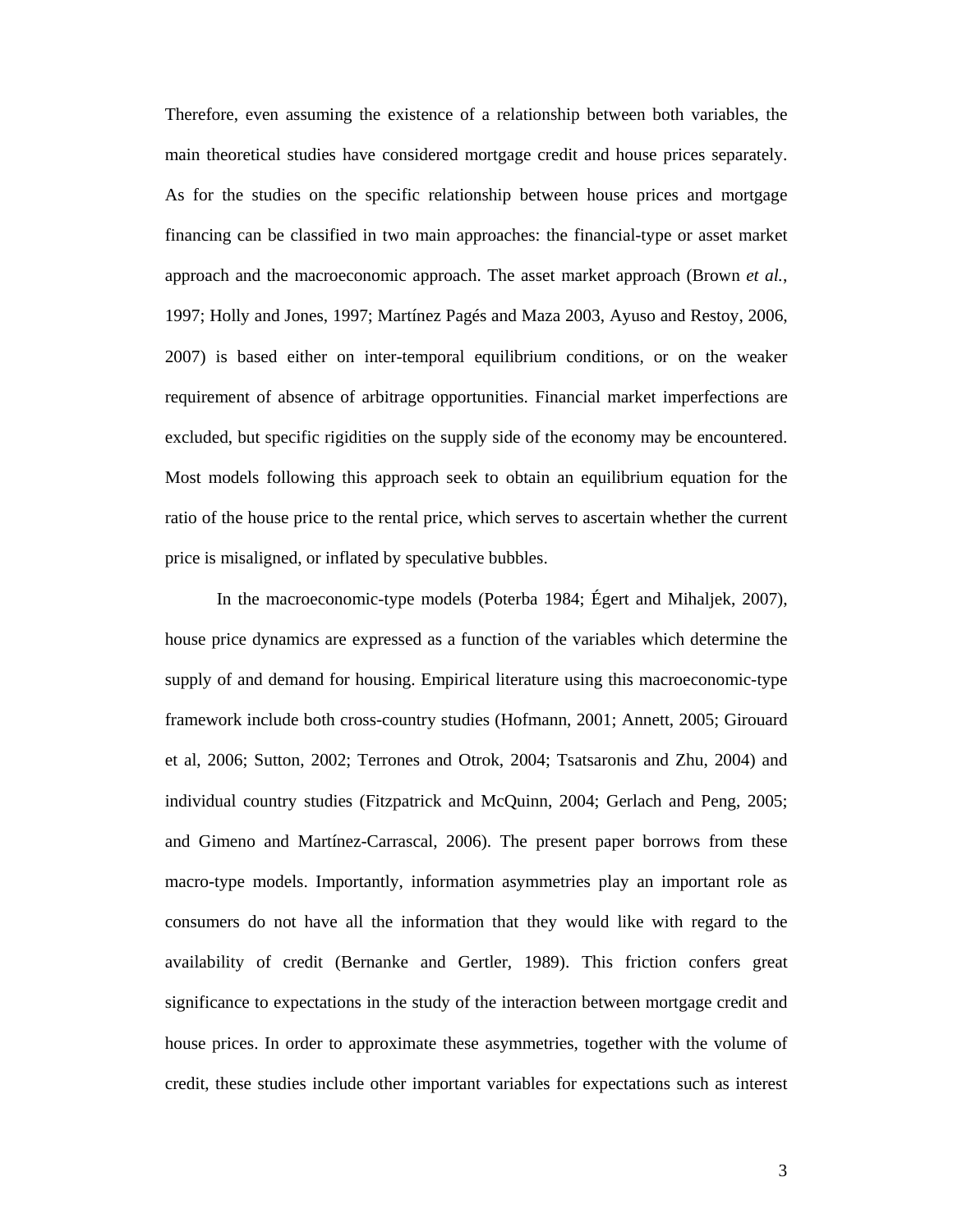rates or lagged house price values. Yet, as pointed out by Hass and Greef (2000), consumers may not obtain as much mortgage credit as may be indicated merely by the equilibrium interest rate. In this context, mortgage credit rationing appears as a factor that may cause disequilibrium in the mortgage credit market and, consequently, in the housing market. In some studies, therefore, the stock of mortgage loans has been used as a proxy variable for credit rationing (Hendry, 1984). In other studies, such as Muellbauer and Murphy (1997), the growth rate of that stock is used alternatively.

 Another important factor to study the interaction between house prices and mortgage financing is the cyclical behaviour of both variables, which usually determines the use of time trends and the identification of cointegration relationships between these two magnitudes. The cyclical component of mortgage credit and its interaction with property prices has been underscored, amongst others, by Goodhart (1995) for the United Kingdom, Borio and Lowe (2002) for a broad sample of industrialised countries, Coleman *et al.* (2009) for the US or Oikarinen (2009) for Finland. However, as shown in some of these studies, it is unclear that it is mortgage credit what causes growth in house prices. Rather the contrary, some other factors –such as, *inter alia*, the inelastic supplies of owner-occupied housing- are identified as the main causes of house price increases (Goodman and Thibodeau, 2009). Furthermore, the consideration of the house as collateral in loan operations and the effects of monetary policy through the "bank lending channel" have also concentrated a great deal of attention in recent literature. In this respect, Aoki *et al.* (2004) introduce the housing stock (as loan collateral) in the general financial accelerator model in monetary policy transmission mechanisms<sup>2</sup>, showing that a rise in house prices increases collateral value for consumers. This increase has a positive impact on consumption and also permits

 $\overline{a}$ 

 $2^2$  See the general scheme of Bernanke, Gertler and Gilchrist (1999).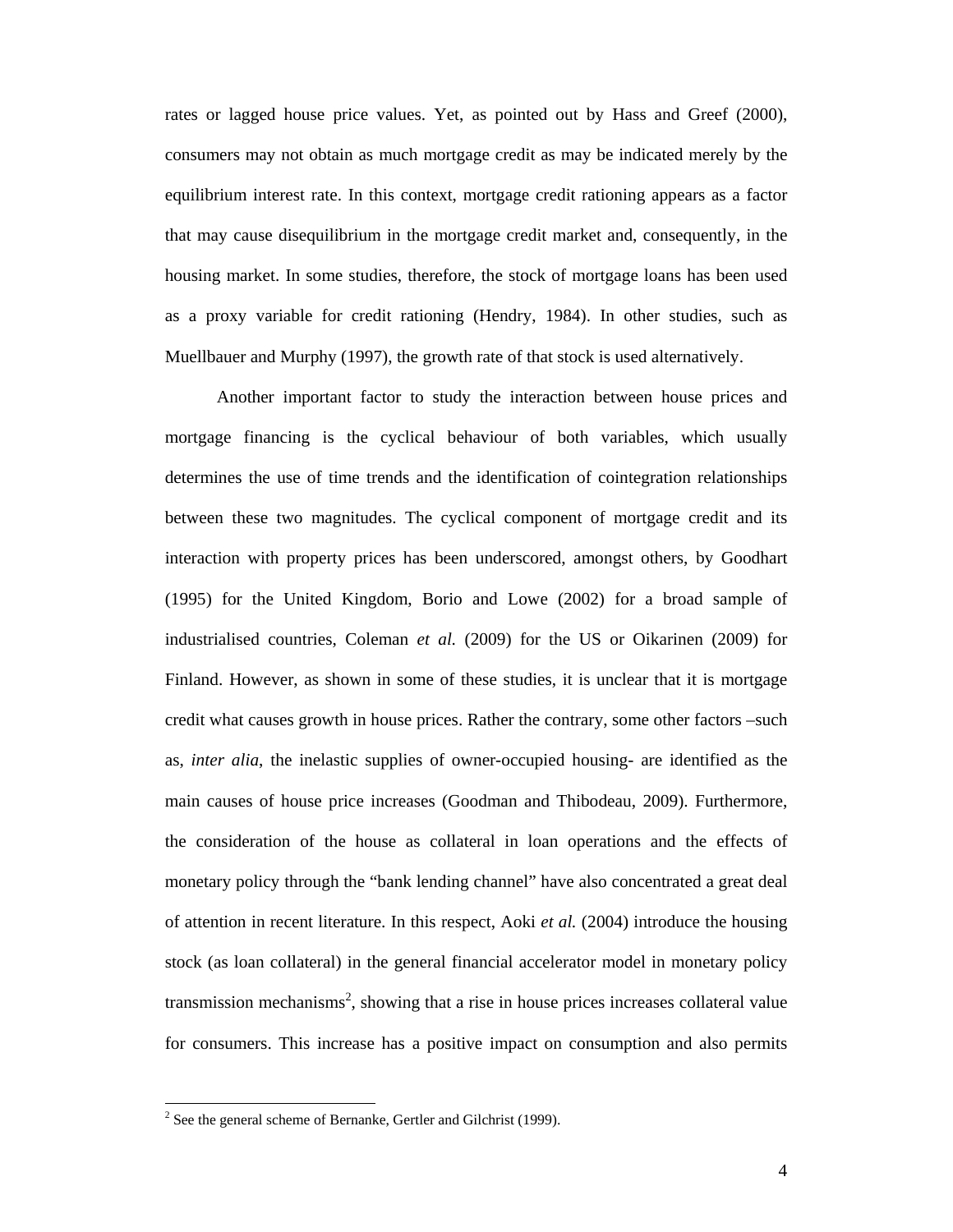greater recourse to credit financing, although at the same time it amplifies the cyclical effects of lending and consumption, thereby increasing risk.

 In any case, the empirical contribution that comes closest to the aims of this paper is the one by Gerlach and Peng (2005), who examine the long and short-term relationship between house prices and mortgage credit on the basis of approximation of the cointegration relations between both aggregates<sup>3</sup>. With an application to the Hong Kong housing market, their results show that the increases in house prices are positively and significantly related to growth in long-term mortgage loans but credit is not found to significantly affect house prices.

As far as the Spanish case is concerned, most empirical studies have followed the intertemporal asset market model. Martínez Pagés and Maza (2003) used an error correction model, where real income and nominal interest rates are posited as the main variables explaining the evolution of house prices. Ayuso and Restoy (2006, 2007) also developed an intertemporal asset pricing model in order to determine empirically the level of overvaluation of house prices in Spain, the United Kingdom and the United States. Their results suggest that part of the rise in house prices in Spain since 1998 may be attributed to a correction for an earlier underpricing, although in recent years the growth in house prices appears to be mainly due to substantial demand shocks.

As for the specific relationship between financing and house prices, Gimeno and Martínez Carrascal (2005) carry out an application of the empirical model developed by Gerlach and Peng (2005) to the Spanish case and this represents the first explicit approach to the interaction between financing and house prices in Spain. Their results show that growing imbalances in the mortgage credit market tend to bring down house

 $\overline{a}$ 

<sup>&</sup>lt;sup>3</sup> It must be pointed out, in any case, that Gerlach and Peng (2005) use private lending as a proxy for mortgage credit.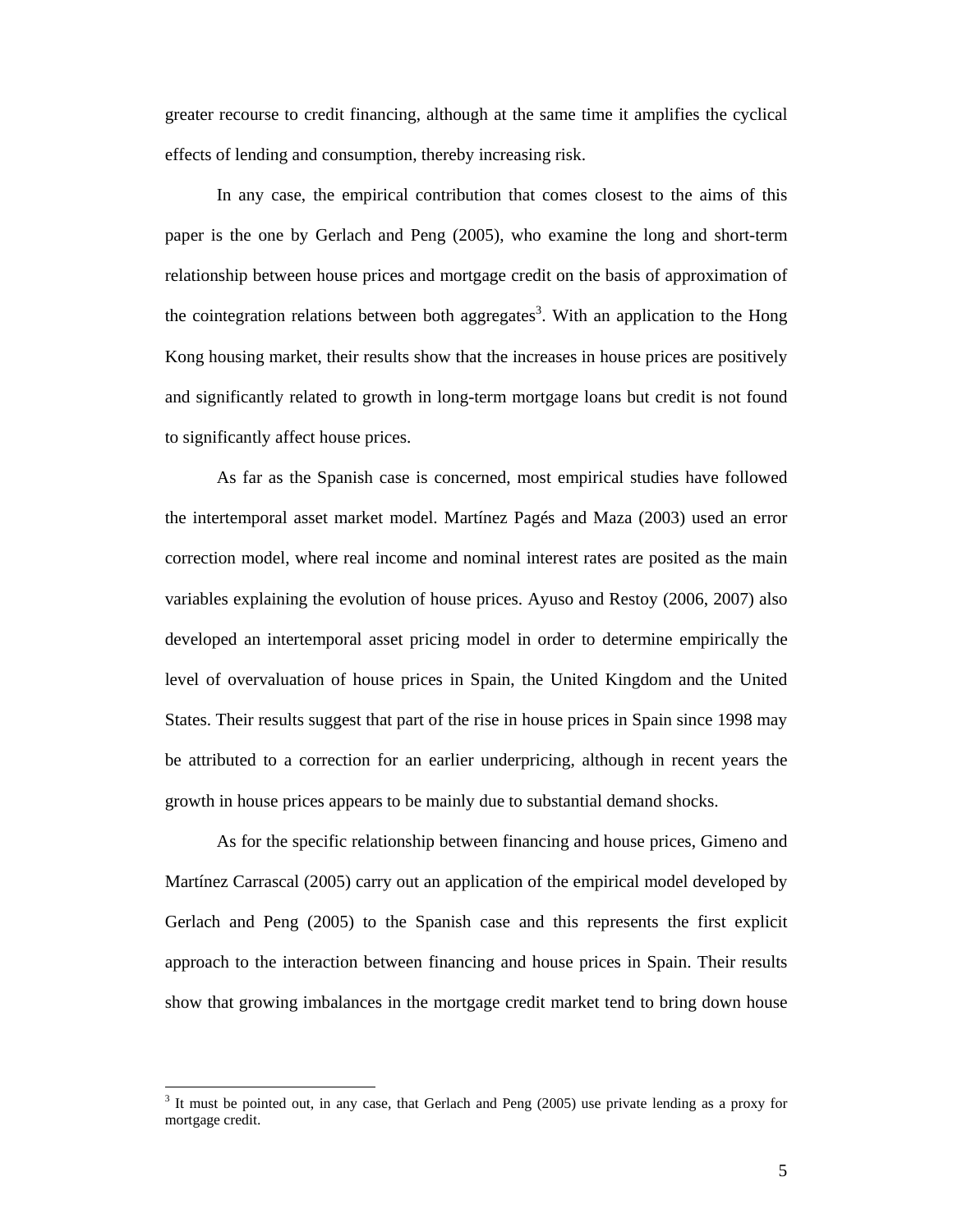prices in the long run, whereas in the short term increases in mortgage credit appear to bring about a rise in house prices.

# **3. AN EMPIRICAL APPROACH TO THE RELATIONSHIP BETWEEN HOUSE PRICES AND MORTGAGE FINANCING**

The empirical methodology aims to explore the relationship between house prices and mortgage lending in Spain. Importantly, some recent studies have highlighted that house price macroeconomic-type models usually do not work well empirically for two main reasons (Cameron *et al.*, 2006): i) due to the existence of structural breaks in the sample period analyzed and also; ii) due to classic omitted variable bias and, in particular, to the general fact that these models do not take account of changing credit conditions/standards. Therefore, our specification will consider structural breaks (as a robustness check) and the cointegration tests include credit quality (mortgage lending default rates) as a proxy for changes in credit conditions<sup>4</sup>.

Along with house prices, this empirical exercise attempts to approximate the relationship between mortgage financing and the actual market valuation. This valuation is approximated through the relationship between the asset price and the rental revenues as a house price-rents ratio (P/R).

#### **3.1. Data and description of the sample**

 $\overline{a}$ 

 We use quarterly that comprise the period 1988Q4-2008Q4. The variables employed and the statistical sources are described as follows:

 $4$  Most of the empirical models including changes in credit conditions include the loan-to-value (LTV) ratio. In our case, the Bank of Spain only offers data on LTV ratios from 2005 onwards although the correlation between this variable and our mortgage credit default rate during 2005-2008 is -0.97.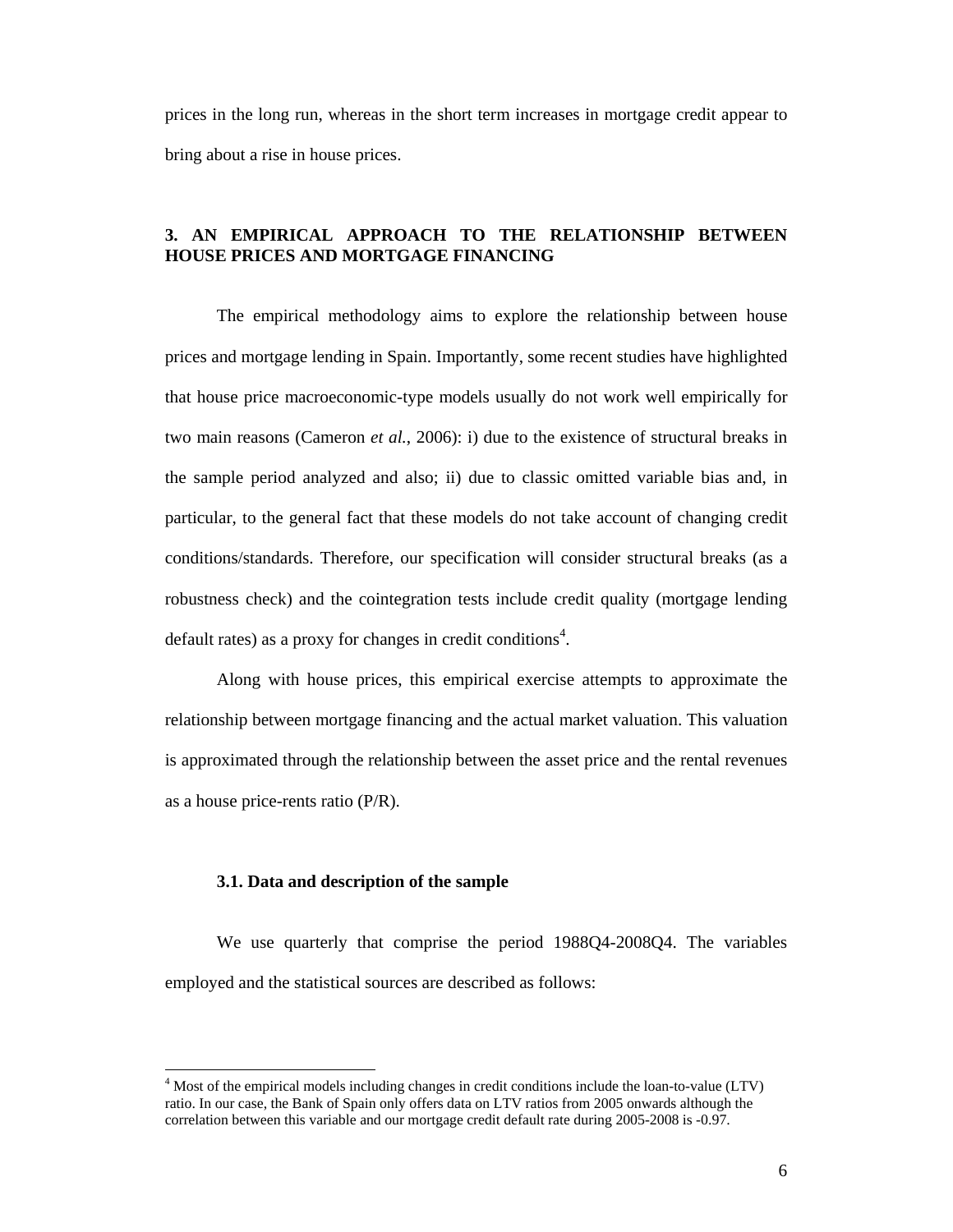- *Mortgage credit per household in real terms: it comprises lending for house* purchase and renovation (which refers in over 90% to mortgage guarantee lending) in relation to the number of household (source: Banco de España e Instituto Nacional de Estadística [INE]).
- *House price in real terms*: logarithm of the square metre price of new and second-hand housing (source: Ministerio de Fomento y Ministerio de Vivienda).
- *House P/R*: The housing rental revenues index has been calculated from the respective rental component of the Consumer Price Index (source: INE).
- *Nominal mortgage credit interest rate*: average mortgage credit interest rate (source: Banco de España).
- *Real salary per employee*: ratio of gross salary to the number of households (source: INE).
- Real interest rate: Nominal interest rate after discounting inflation (source: INE).
- *Credit quality:* mortgage credit default rate (source: Banco de España)
- Per capita GDP: logarithm of the real GDP divided by the number of households (source: INE).
- *Inflation*: Consumer price index, used as a deflator for all the variables that are expressed in real terms (source: INE).
- *IBEX-35 profitability*: rate of variation in the stock exchange IBEX-35 index (source: Banco de España).

Figure 1 shows the main trends in house prices and mortgage credit in Spain between 1988Q4 and 2008Q4. House prices have gone through four differentiated stages in this period. As of the late 1980s and early 1990s a substantial rise in house prices took place in real terms, followed by certain stability between 1993 and 1998 and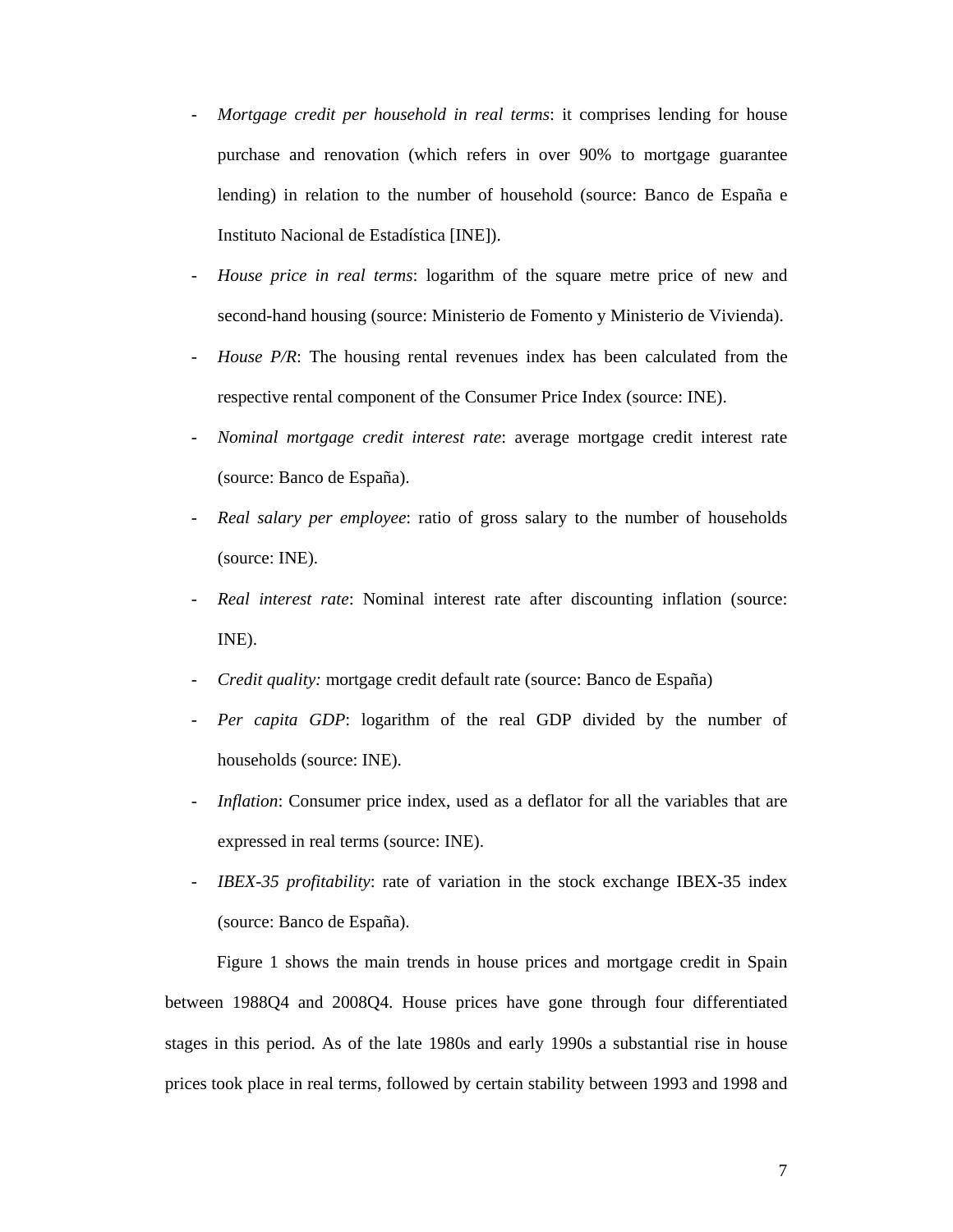a subsequent significant resurgence thereafter. After the US subprime crisis in August 2007, house prices have then progressively declined and, in particular, during 2008. Mortgage credit, however, increased constantly (in per capita terms) throughout the period analysed. However, the intensity of this growth has been markedly higher during 1987-1990 and 2001-2007 periods. The evolution of the house P/R and average mortgage interest rates are shown in Figure 2. During the first half of the period considered, the house P/R followed a similar path to house prices. However, between 2001 and 2007, the P/R ratio increased considerably, suggesting a significant overvaluation of house prices above market fundamentals. The house P/R and has only fallen from 2007Q3 onwards when the growth in house prices in Spain has progressively fallen. As for interest rates, they have been significantly lower from 1995 onwards even if they have slightly risen from 2006 to 2008. Table l shows the Augmented Dickey-Fuller (ADF) integration order test. In accordance with the critical values, the series analysed are integrated of order 1, so their first differences were sufficient to achieve stationarity.

#### **3.2. Long-term cointegration and analysis**

 The cointegration model employed stems from the vector autoregression methodology (VAR) proposed by Johansen (1988, 1991, 1995), which is basically expressed as:

$$
x_{t} = \beta_1 x_{t-1} + \ldots + \beta_k x_{t-k} + \mu + \delta \tau_{\partial t} + \varepsilon_t
$$
\n(1)

where *x* is a vector of endogenous variables,  $\mu$  is a vector of constant terms,  $\tau$  is a deterministic time trend and  $\varepsilon$  is a vector of "white noise" error terms. The equation in (4) may be expressed as a vector error correction (VEC) model, which is a restricted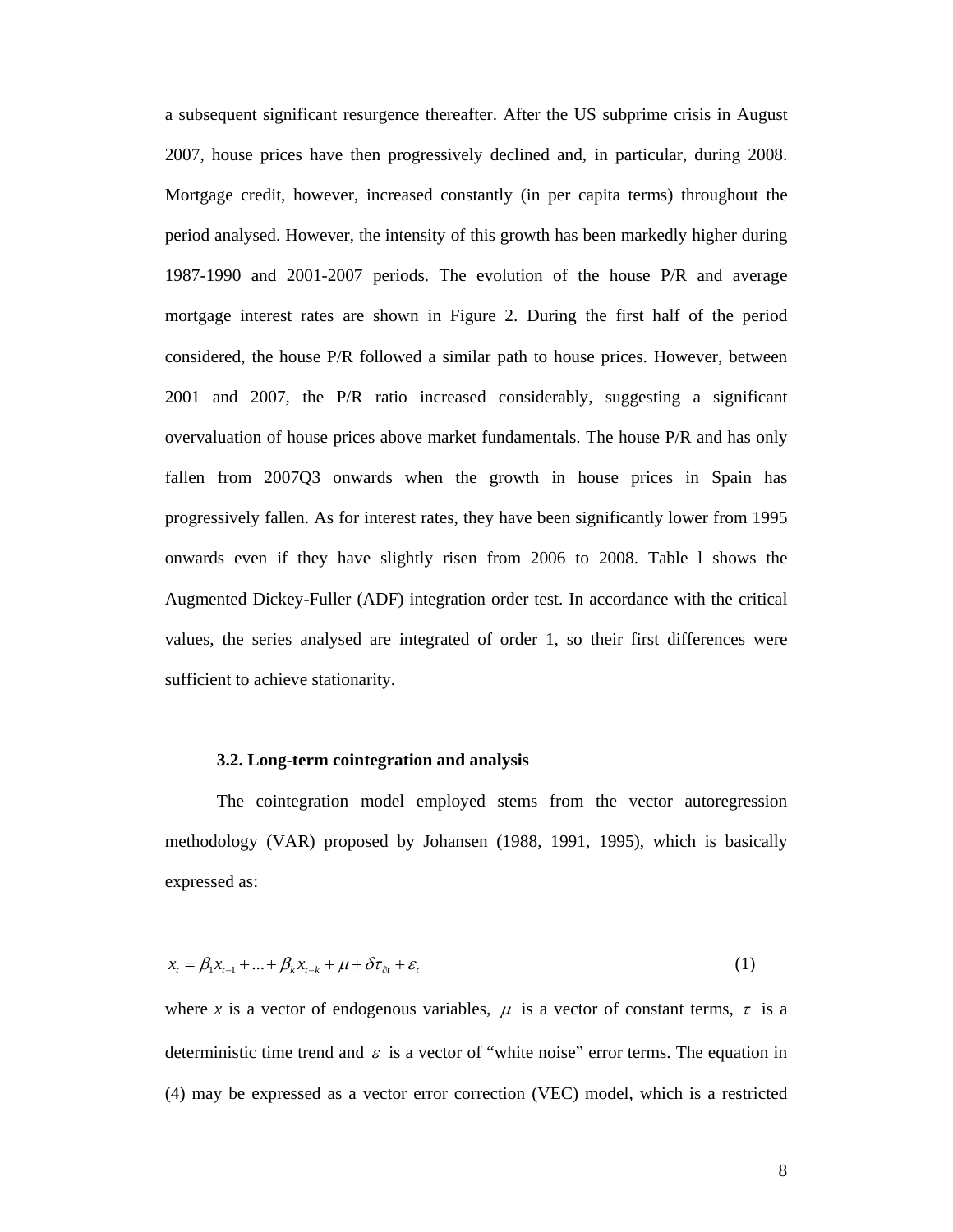VAR especially appropriate for analysing long-term behavior so that the endogenous variables converge on their cointegration relations:

$$
\Delta x_t = C_1 \Delta x_{t-1} + ... + C_{k'} \Delta x_{t-k+1} + C_0 \Delta x_{t-1} + \mu + \varepsilon_t
$$
\n(2)

where *C* represents the matrices of coefficient for each variable. In particular,  $C_0$  is a matrix that may be factorized as  $C_0 = \alpha \beta'$ , where  $\beta$  is a long-term vector of cointegration coefficients and  $\alpha$  is the vector of coefficients that measure the rate of adjustment in the long run. The Johansen's trace test methodology consists, precisely, of analysing the range of the matrix  $C_0$ , which indicates the number of long-term cointegration relationships within the set of endogenous variables. In the empirical estimation mortgage credit per household in real terms, house price in real terms, nominal interest rates and real salary per worker were introduced as endogenous variables<sup>5</sup>. The number of lags in this analysis was four, there being no significant lags of a superior order to this. Since the data frequency is quarterly, we include quarterly dummy variables to control for the seasonality of the data. The final estimations correspond to a filtered restricted model where the usual house price and mortgage credit normalisation restrictions are imposed.

 The results of the cointegration test are shown in Table 2 (restricted model 1). The trace test values, including those corrected for small-size samples, indicate that two cointegration relationships exist. Alternatively, we constructed a second model (restricted model 2), where, instead of house prices, the house P/R is included. The results of the trace test for this model are shown in Table 3 and they also show the

 $<sup>5</sup>$  The inclusion of the housing stock and the cost of use of housing among the set of variables, as put</sup> forward in the general theoretical model expressed in equation (3), generated numerous inconsistencies in the estimation and, therefore, they were not included in the final specification.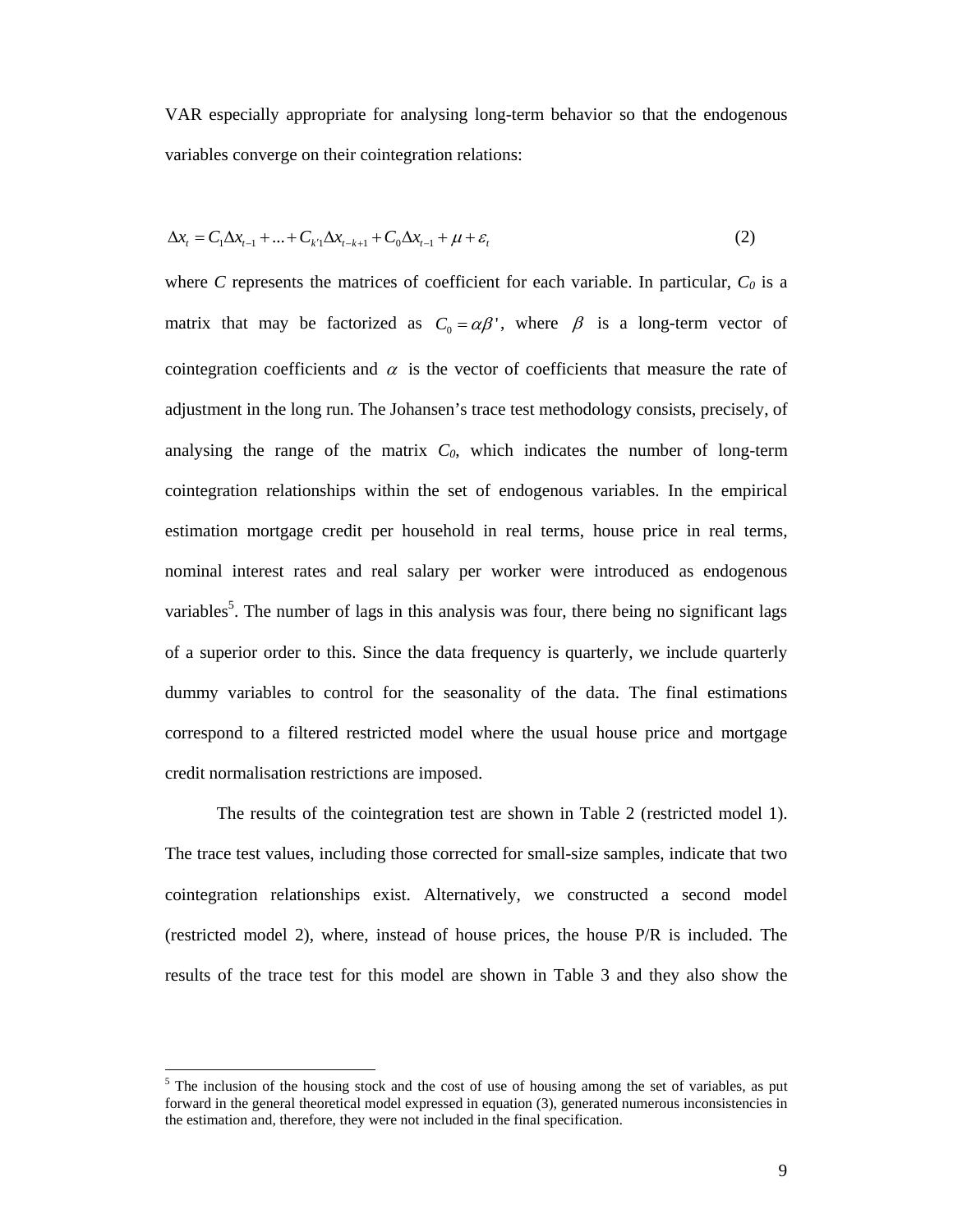existence of two cointegration relationships. Both house prices and mortgage lending seem to interact in the long-run.

 Table 4 presents the cointegration vectors for each of the two restricted models, including the adjustment rate parameters. All the results have been annualised. First of all, in restricted model 1 we observe that the elasticity of mortgage credit to house prices is 0.85, while the long-term elasticity of lending to interest rates is 8.01. The elasticity of house prices to mortgage credit, to interest rates and to real salary are 0.60, 3.50 and 1.79, respectively. These parameters present similar values to those obtained by Gimeno and Martínez Carrascal (2005) for a broad range of alternative cointegration model specifications. As for the adjustment rate parameters, they measure the dynamics of the return to long-term equilibrium. In this respect, the first restricted model shows that when the mortgage credit per household lies above its long-term equilibrium level, its return to equilibrium takes place by way of three sources: firstly, by means of reductions of 10.4% per year in mortgage loans; in addition, by means of reductions of 4.9% per year in the house price and, lastly, by means of reductions of 2.5% per year in nominal interest rates. Similarly, house prices adjust (when they lie above their equilibrium level) by means of reductions of 3.5% in mortgage lending, 6.0% in the actual prices and increases of 5.1% in the nominal interest rate.

Table 4 also shows the long-term correction and adjustment rate parameters for restricted model 2, where the house P/R is included instead of house prices. In this case we observe that the elasticities of mortgage credit to the house P/R and interest rates are 0.28 and 2.64, respectively. The elasticity of the actual P/R to mortgage credit is 4.12 and to interest rates is 4.11, whereas the elasticity of the P/R to real salary per worker is 2.45. As for the long-term adjustment, when lending for housing purchases is above its equilibrium level, it is estimated that the return to equilibrium takes place by means of

10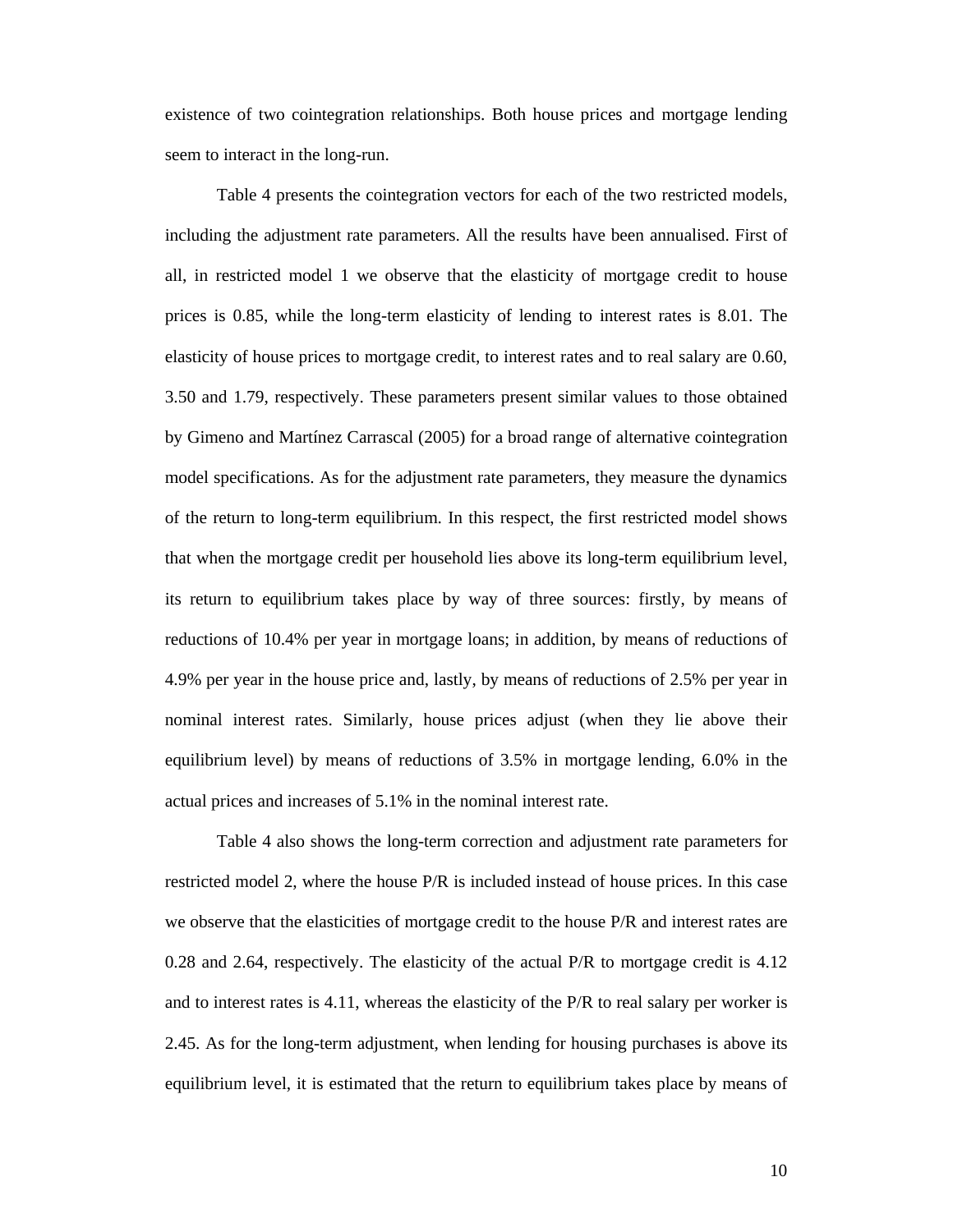yearly reductions in the actual mortgage credit of 8.1%, reductions in the house P/R of 4.3%, and reductions in the interest rate of 2.9%. Introduction of the house P/R enables us to make an interesting additional analysis: how the adjustment dynamics take place when the house is overpriced (above its equilibrium level). The results also indicate that the return to house pricing equilibrium takes place by means of yearly reductions in mortgage lending of 2.8%, reductions of the actual P/R of 5.1% and increases in interest rates of  $6.3\%$ <sup>6</sup>.

 In short, the results of the cointegration test underline the importance of the relationships between mortgage credit and house prices in the determination of their long-term equilibrium. They also show the importance of interest rates as a correction mechanism both for the disequilibrium in the mortgage credit market and in house prices.

#### **3.4. Short-term analysis**

 $\overline{a}$ 

 Cointegration analysis allows us to make a more stringent estimation of the short-term dynamics of house prices and mortgage credit. In particular, it is possible to obtain ordinary least squares estimates of the short-term dynamics of mortgage credit per household in real terms, house prices in real terms, and the house P/R. The error correction term in these estimates is determined by two lagged cointegration (*CI*) vectors of mortgage credit and house prices (or house  $P/R$ ), respectively<sup>7</sup>.

 Five equations were estimated and their results are shown in Table 5. In the basic model (equation (I)), the short-term determinants of mortgage credit per

<sup>&</sup>lt;sup>6</sup> Naturally, this adjustment refers to a variation of 2.9% in respect of the interest rate at the time and, under no circumstance, to a net increase of 2.9 percentage points in the interest rate.

<sup>7</sup> These estimates could present considerable biases due to the simultaneity between house prices and mortgage credit. However, the application of Hausman's test for an auxiliary regression of mortgage credit where residuals of an additional house price regression are included does not reject the null hypothesis of unbiased ordinary least square estimates.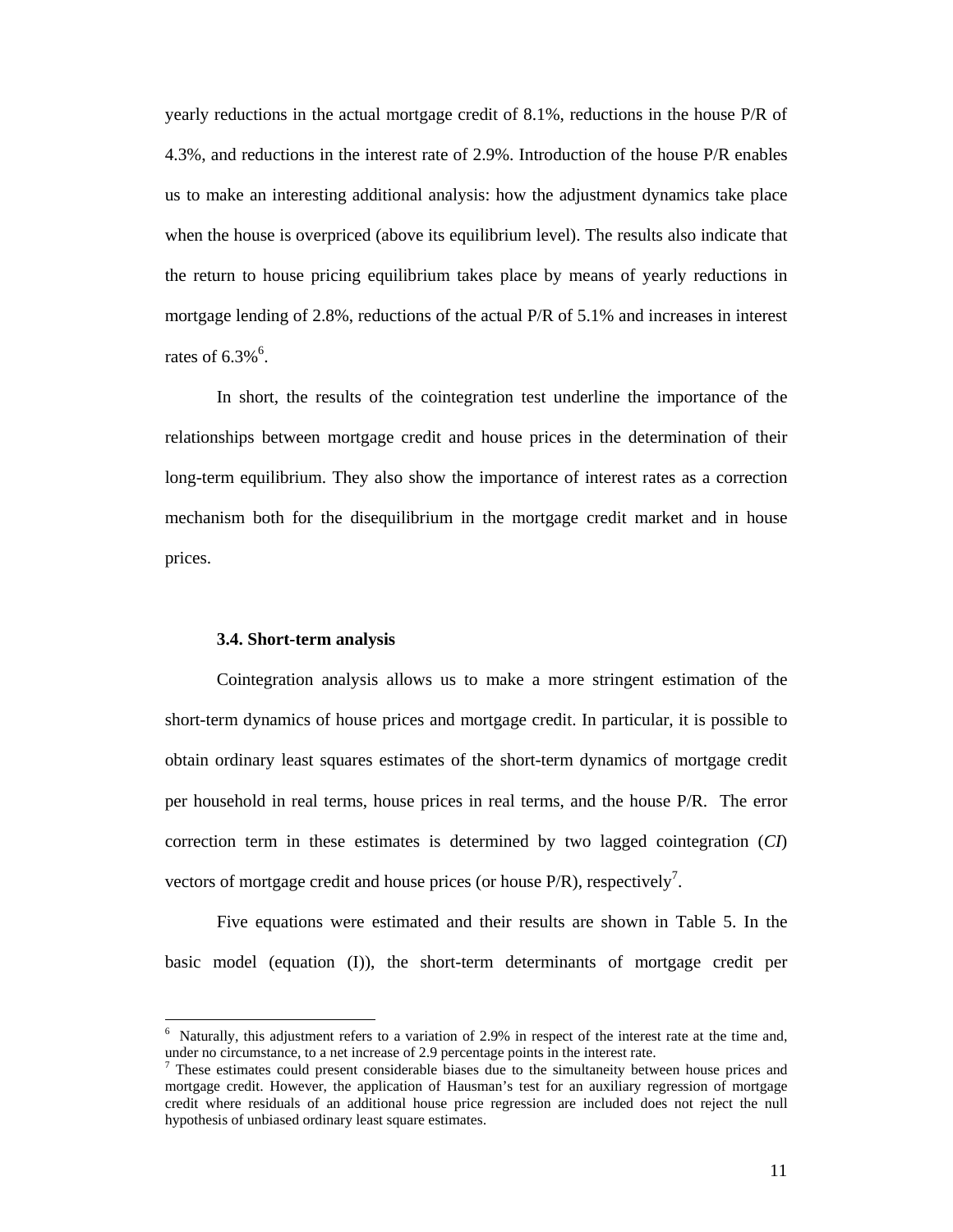household are analysed in real terms. The explanatory variables – which are introduced in differences - included as many as four actual dependent variable lags, as well as the actual values and four house price lags, the real salary and the nominal interest rates. In accordance again with the "general-to-specific" approach, only the coefficients of significant variables are shown. In this first equation we observe a short-term positive and significant effect of house prices on mortgage credit. Interest rates, however, have a negative impact on the variation in short-term mortgage credit, while real salary (as a proxy for income expectations) is positively and significantly related to mortgage credit. The lag in the correction for disequilibrium in the mortgage credit market (*CI(*Δ*Mortgage credit per household in real terms*) also acts as a mechanism for correction of actual long-term mortgage credit, whereas the lag in the correction for house price disequilibrium (*CI(*Δ*House prices in real terms*) appears to have no impact on short-term mortgage credit.

 Equation (2) in Table 5 shows the short term dynamics of house prices in real terms. Not only the interest rate, but also the correction for long-term disequilibrium – both in house prices and in mortgage credit – have a negative and significant effect on house prices in the short term. In the equation (3), house price is replaced by the house P/R as the dependent variable. Again, interest rates and the two cointegration corrections have a negative impact. Finally, equations (IV) and (V) correspond to estimations where mortgage credit is the dependent variable and per capita GDP (instead of real salary per worker) and real interest rates (instead of nominal interest rate) are included respectively. The results are found to be robust to these changes in specification.

**3.5. Stability of short-term dynamics and the regime shift in mortgage credit**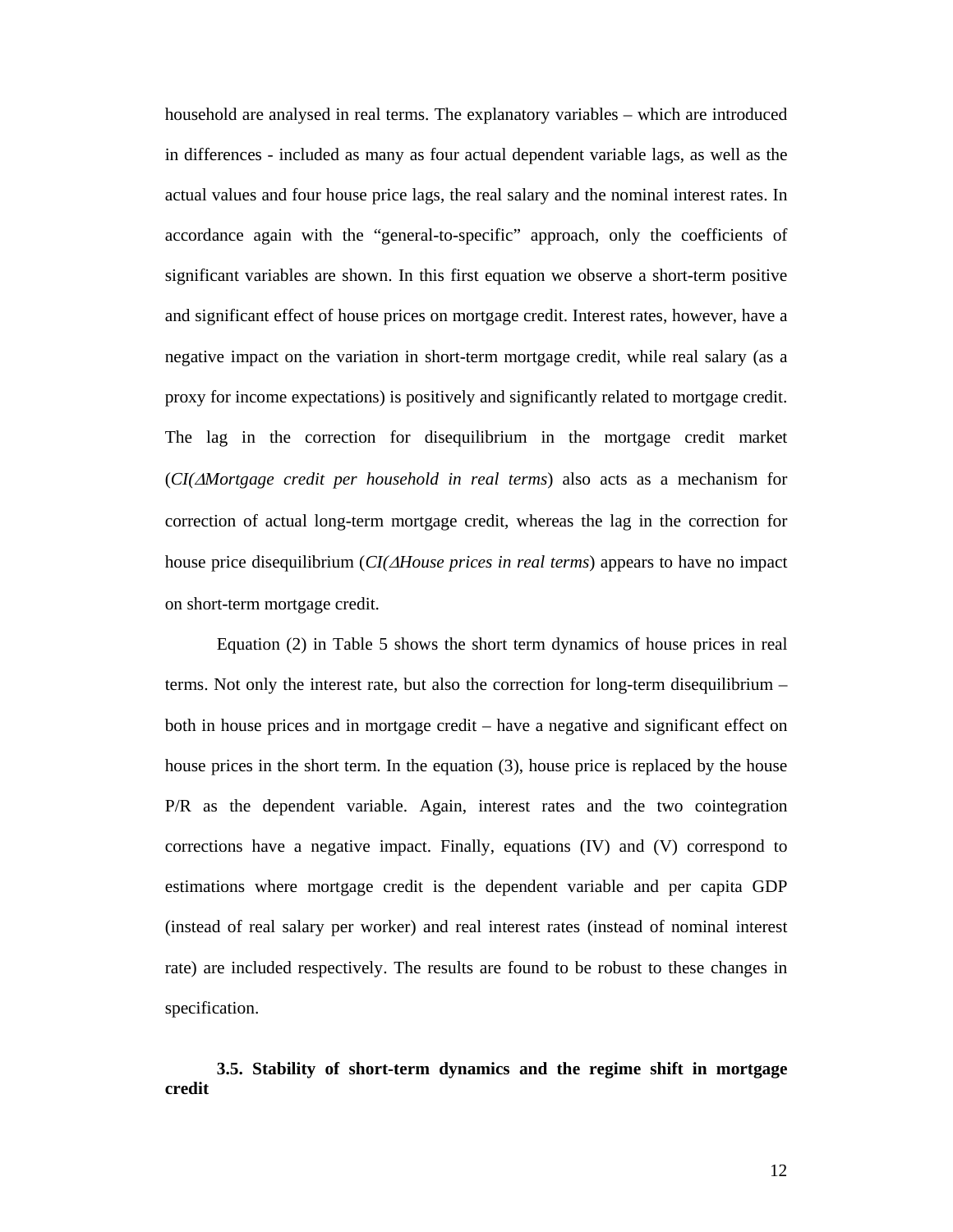As shown in Figure 1, mortgage credit significantly increases from 2001 to 2007. Various factors may have caused a shift in the mortgage credit regime from 2001 onwards. First of all, a significant increase in mortgage securitization took place in those years, in part due to the approval of new securitization regulations in 1999 that increase the range of securitization products. In any event, as noted by Almazan et al. (2008), even if the new regulation was implemented in 1999, the rise in securitization is noticeable from 2001 onwards. House prices also increased considerably from 2001 and real interest rates were set at the lower levels of the period analysed. All in all, these trends may have caused a shift in mortgage credit regime. This shift may have had a significant impact on the estimated long-run and short-run impact of house prices on mortgage credit. We include a series of tine dummies multiplied by the error-correction term of the OLS regressions to check whether there has been a structural break in the cointegration relationship. The results suggest that this term is not significant.

We also employ a dummy to capture if there is a short-run change in mortgage credit regime in 2001. The dummy variable takes the value of zero up to 2000Q4 and that of unity thereafter. The OLS equations are then re-estimated with an interaction of mortgage credit multiplied by this dummy. What this term effectively does is to adjust the coefficient of mortgage credit in line with a regime shift in this credit in 2001. The term is shown to be statistically significant and, therefore, we expect the short-term dynamics of mortgage credit to vary from 2001 onwards. To analyse this regime shift, the OLS regressions in section 3.4 for mortgage credit are run for two sub-periods: 1988Q4-2000Q4 and 2001Q1-2008Q4. The results are shown in Table 6. Comparing the results for the equations of mortgage credit in the two sub-periods, we find that the magnitude of the coefficients of house prices and interest rates exhibit a much larger effect on mortgage credit during 2001Q1-2008Q4. The latter may reveal that the

13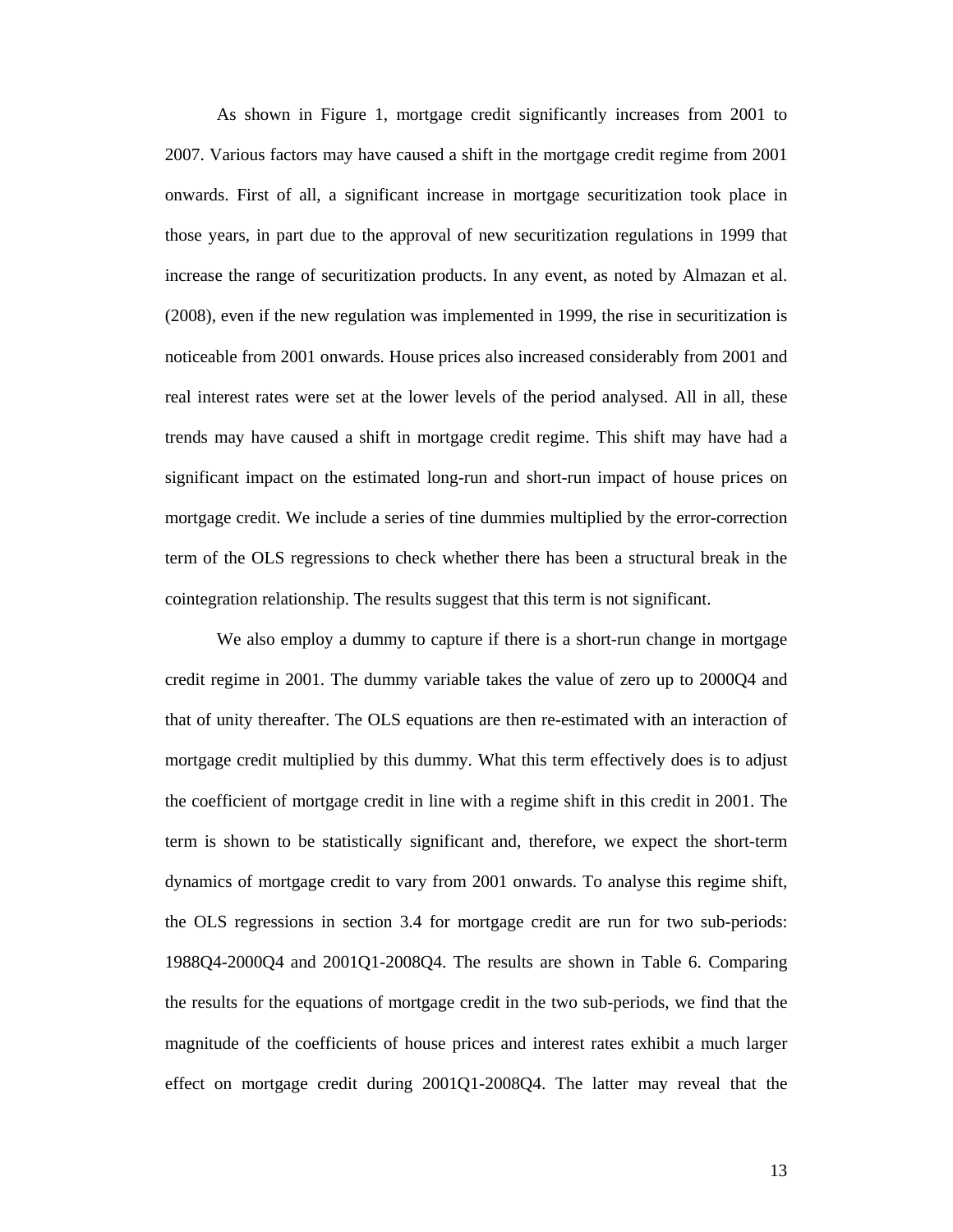relationship between house prices and mortgage credit may have been exacerbated in those years.

#### **4. CONCLUSIONS**

 House prices have been the main focal point of economic and social debate in recent times in many developed countries. The rise in house prices in the Spanish case has been has been one of the most striking in the international perspective. There are many factors affecting house prices, although the influence of any of these factors and the possible interactions between them require a long-term analysis of these influences over time. Amongst these factors, and with the advent of the financial crisis beginning in August 2007, the relationship between mortgage financing and prices has concentrated a big deal of attention in this context.

 In this paper we follow various empirical methodologies to analyse the relationship between mortgage financing and house prices in Spain using quarterly data from 1988Q4 to 2008Q4. We also include a house price/rent (P/R) indicator in order to analyse the magnitude of the overvaluation of house prices. The results in this paper suggest that in Spain mortgage lending and house prices dynamics have mutually interacted in the long- and short-run although the short-term impact of mortgage lending on house prices may have significantly increased from 2001Q1 onwards. We tentatively speculate that this shift in the impact of mortgage lending may be related to the extensive use of securitization. In any event, it is observed that lending may have been excessive in the years prior to the crisis, at least as far as house prices are concerned. Besides, the interaction between both variables may have contributed to financial instability. Not surprisingly, some recent research have suggested that capital adequacy requirements on mortgage lending should be related to housing appreciation (Goodhart and Hofmann, 2007). In any event, further research is needed to analyse to what extent

14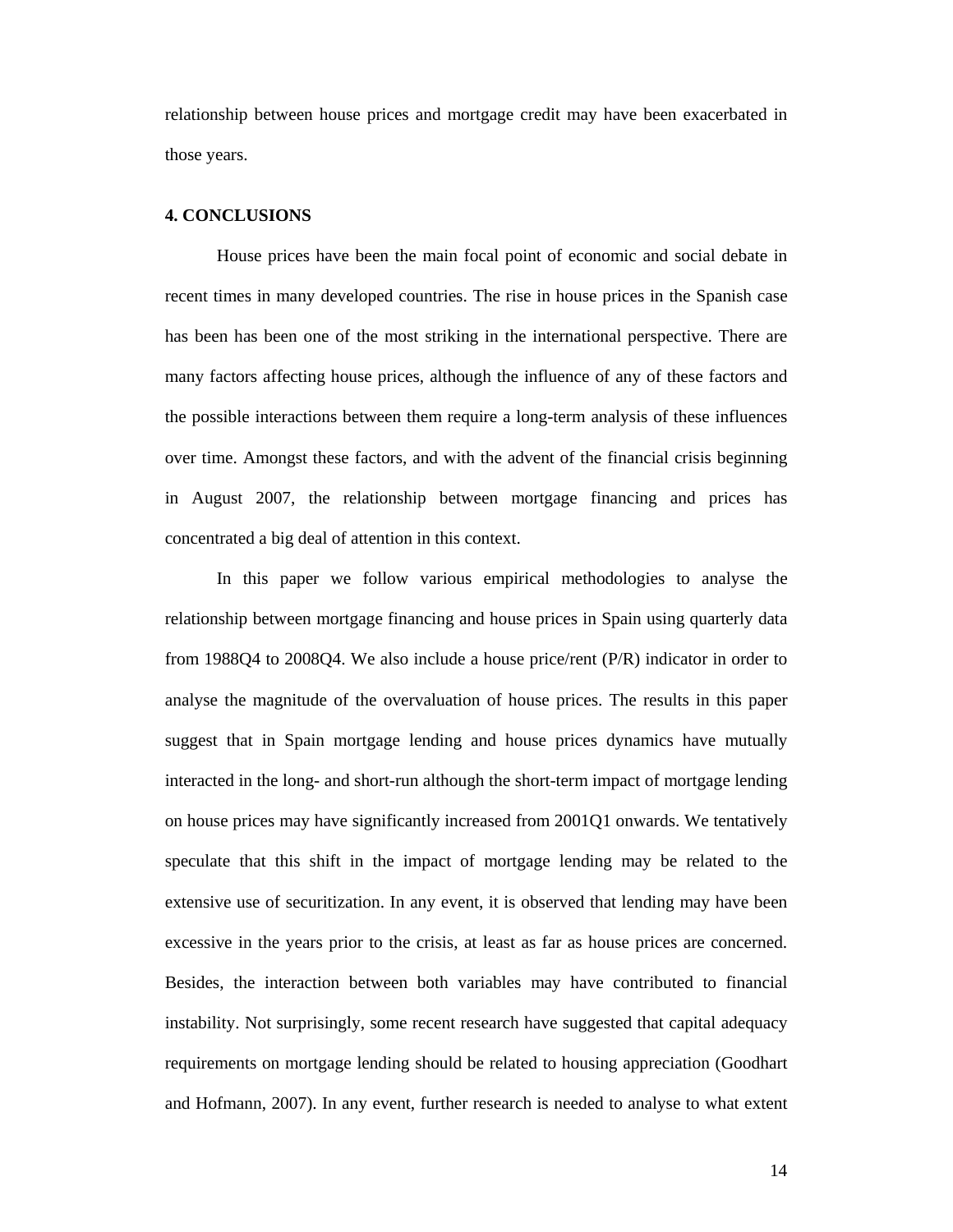other sources of credit such as loans to construction firms and real state companies may have had an influence on house prices.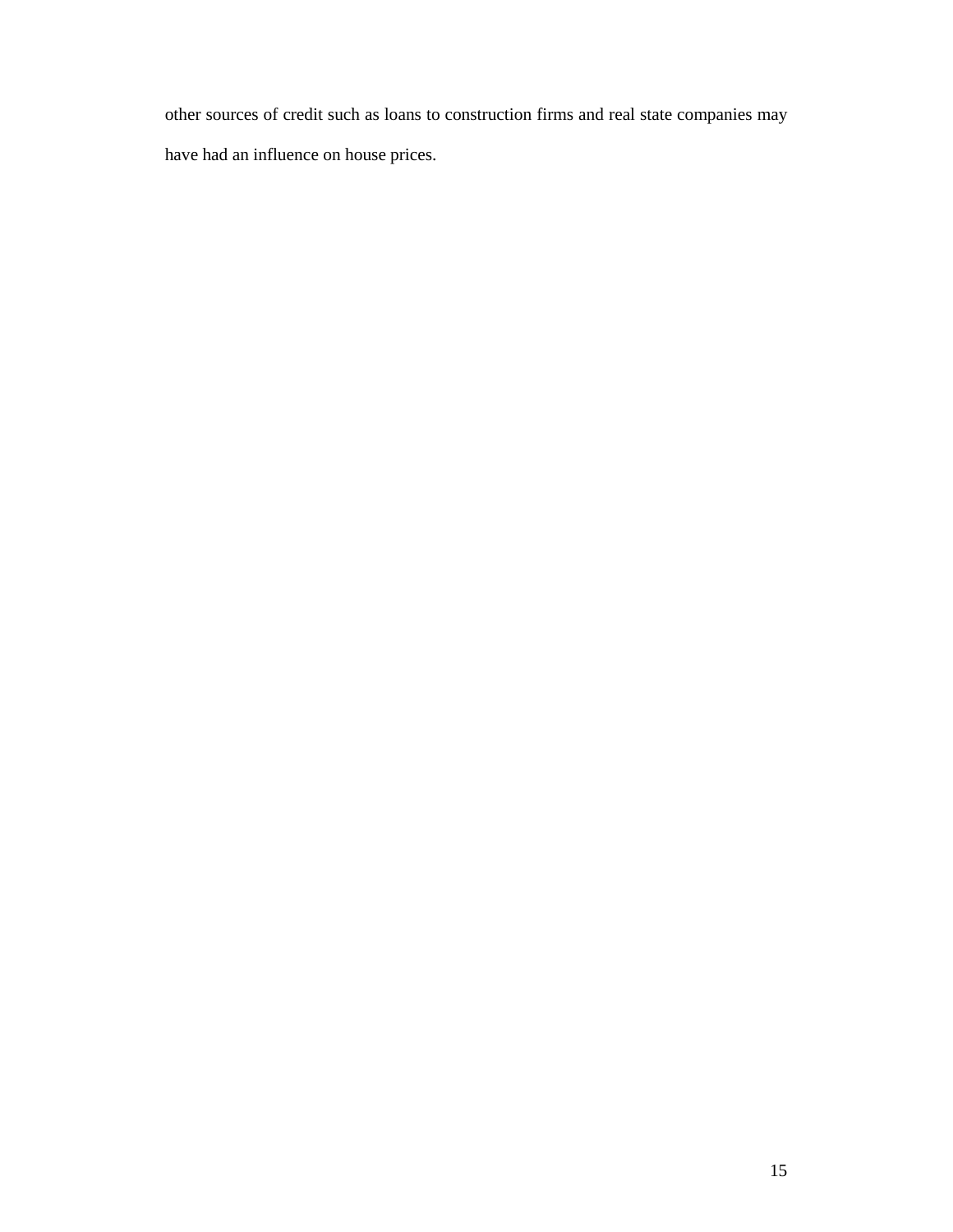#### **REFERENCES**

- Almazán, A., Martín-Oliver, A. and J.Saurina (2008), *Why do banks securitize assets?* mimeograph.
- Annett, A. (2005): "House prices and monetary policy in the euro area", Chapter III in Euro area policies: selected issues, IMF Country Report No. 05/266
- Aoki, K., J. Proudman and G. Vlieghe (2004): *House prices, consumption and monetary policy: a financial accelerator approach*, mimeograph.
- Ayuso, J. and F. Restoy (2006): House prices and rents: An equilibrium asset pricing approach, *Journal of Empirical Finance* 13- 371-388.
- Ayuso, J. and F. Restoy (2007): House prices and rents in Spain: Does the discount factor matter?, *Journal of Housing Economics* 16, 291–308.
- Bernanke, B. and M. Gertler (1989): "Agency costs, net worth, and business fluctuations" *American Economic Review*, 79, 12-31.
- Bernanke, B., Gertler, M. and S. Gilchrist (1999): "The financial accelerator in a quantitative business cycle framework." *Handbook of Macroeconomics*. North Holland.
- Borio, C. and P. Lowe (2002) *Asset prices, financial and monetary stability: Exploring the Nexus*, BIS Working Paper 114, July.
- Brown, J.P., Song, H. and A. McGillivray (1997): "Forecasting UK house prices: a time varying coefficient approach", *Economic Modelling*, 14, 529-548.
- Cameron, G., Murphy, A. and J. Muellbauer (2006): *Housing Market Dynamics and Regional Migration in Britain.* CEPR Discussion Paper 5832. September.
- Coleman, M., LaCour-Little, M. and K.D. Vande (2009): "Subprime lending and the housing bubble: Tail wags dog?", *Journal of Housing Economics* 17, 272-290.
- Egert, B. and D. Mihaljek (2007): "Determinants of House Prices in Central and Eastern Europe" William Davidson Institute Working Papers Series wp894, William Davidson Institute at the University of Michigan Stephen M. Ross Business School.
- Fitzpatrick, T. and K. McQuinn (2004). "House prices and mortagage credit: Empirical evidence for ireland." Research Technical Paper 5, Bank of Ireland.
- Gerlach, S. and W. Peng (2005): "Bank lending and property prices in Hong Kong", *Journal of Banking and Finance* 29, 461–481.
- Gimeno, R. and C. Martínez Carrascal (2005): *The interaction between house prices and loans for house purchase*, mimeograph.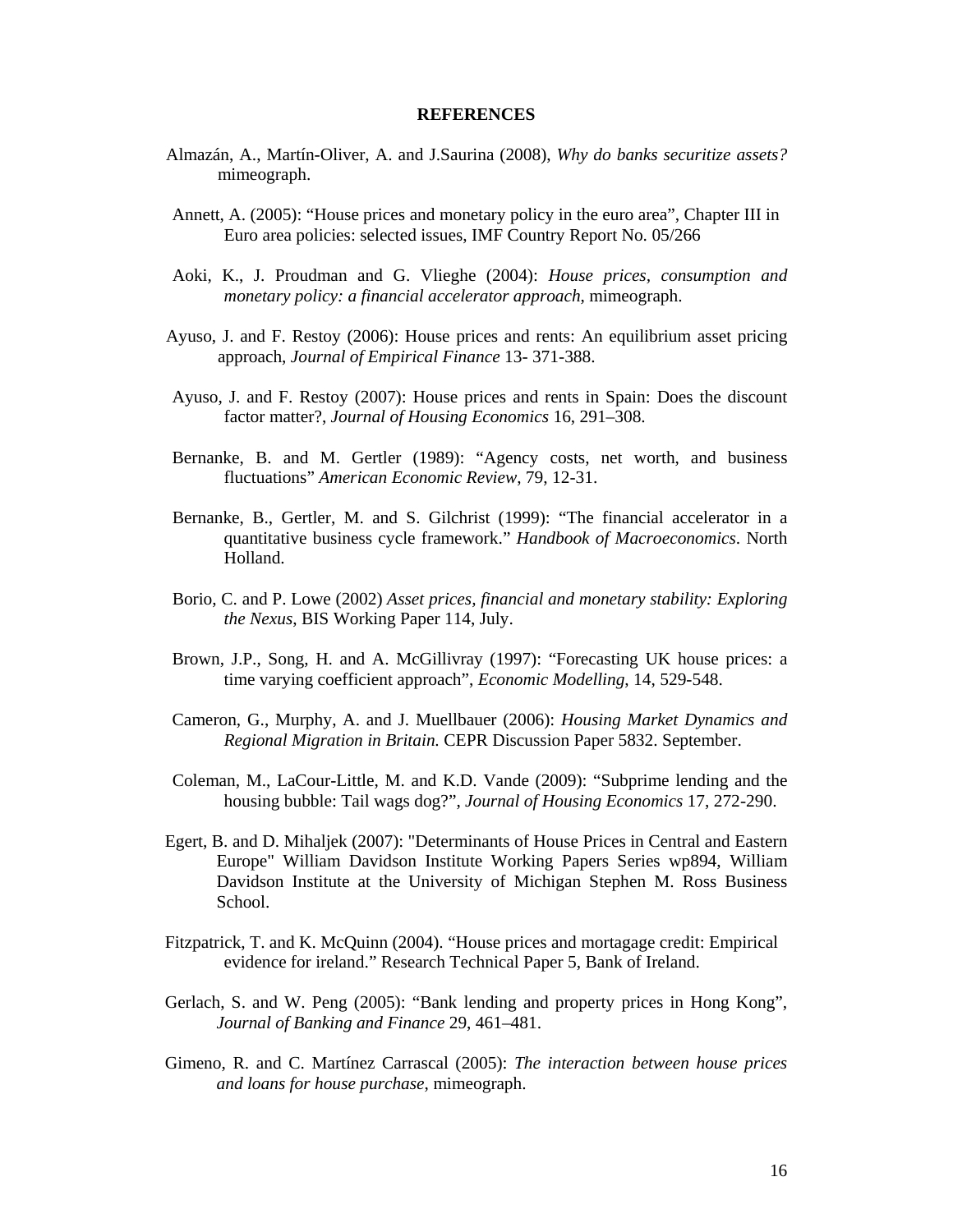- Girouard, N., Kennedy, M. van den Noord, P. and C. André (2006): "Recent house price developments: the role of fundamentals", OECD Economics Department Working Paper No. 475, January.
- Glaeser, E.L., Gyourko, J. and R.E. Saks (2005): "Why have house prices gone up?", *American Economic Review*, 95(2), 329-333.
- Goodhart, C. (1995): "Price stability and financial fragility" in Sawamoto, K., Nakajima, Z. and H. Taguchi (eds.): *Financial Stability in a Changing Environment*. St. Martin's Press.
- Goodhart, C. and B. Hofmann (2007): *House prices and the Macroeconomy: Implications for Banking and Price Stability*. Oxford University Press, Oxford.
- Haas, R. and I. de Greef (2000): *House prices, Bank Lending, and Monetary Policy*, Research Series Supervision n. 31, De Nederlandsche Bank.
- Hendry, D.F. (1984): "Econometric Modelling of House prices in the United Kingdom" in Hendry, D.F. and F. Wallis (eds.): *Econometrics and Quantitative Economics*, Basil Blackwell, Oxford, 211-252.
- Hofmann, B. (2001): "The determinants of private sector credit in industrialised countries: do property prices matter?" BIS Working Paper No. 108.
- Holly, S. and N. Jones (1997): "House prices since the 1940s: cointegration, demography and asymmetries", *Economic Modelling* 14, 549-565.
- Johansen, S. (1988): "Statistical analysis of cointegration vectors", *Journal of Economic Dynamics and Control*, 12, 231–254.
- Johansen, S. (1991): "Estimation and hypothesis testing of cointegration vectors in Gaussian vector autoregressive models", *Econometrica* 59, 1551–1581.
- Johansen, S. (1995): *Likelihood-based Inference in Cointegrated Vector Autoregressive Models*. Oxford University Press.
- Martínez-Pagés, J. and L. A. Maza (2003): *Analysis of house prices in Spain*, Working Paper 0307, Bank of Spain.
- Muellbauer, J. and A. Murphy (1997): "Booms and busts in the UK housing market", *Economic Journal*, 107, 1701-1727.
- Oikarinen, E. (2009): "Interaction between house prices and household borrowing: The Finnish case", *Journal of Banking and Finance*, 33, 747-756.
- Poterba, J.N. (1984): "Tax subsidies to owner-occupied housing: an asset market approach", *Quarterly Journal of Economics*, 99, 729-752.
- Sutton, G. (2002): "Explaining changes in house prices", BIS Quarterly Review, September.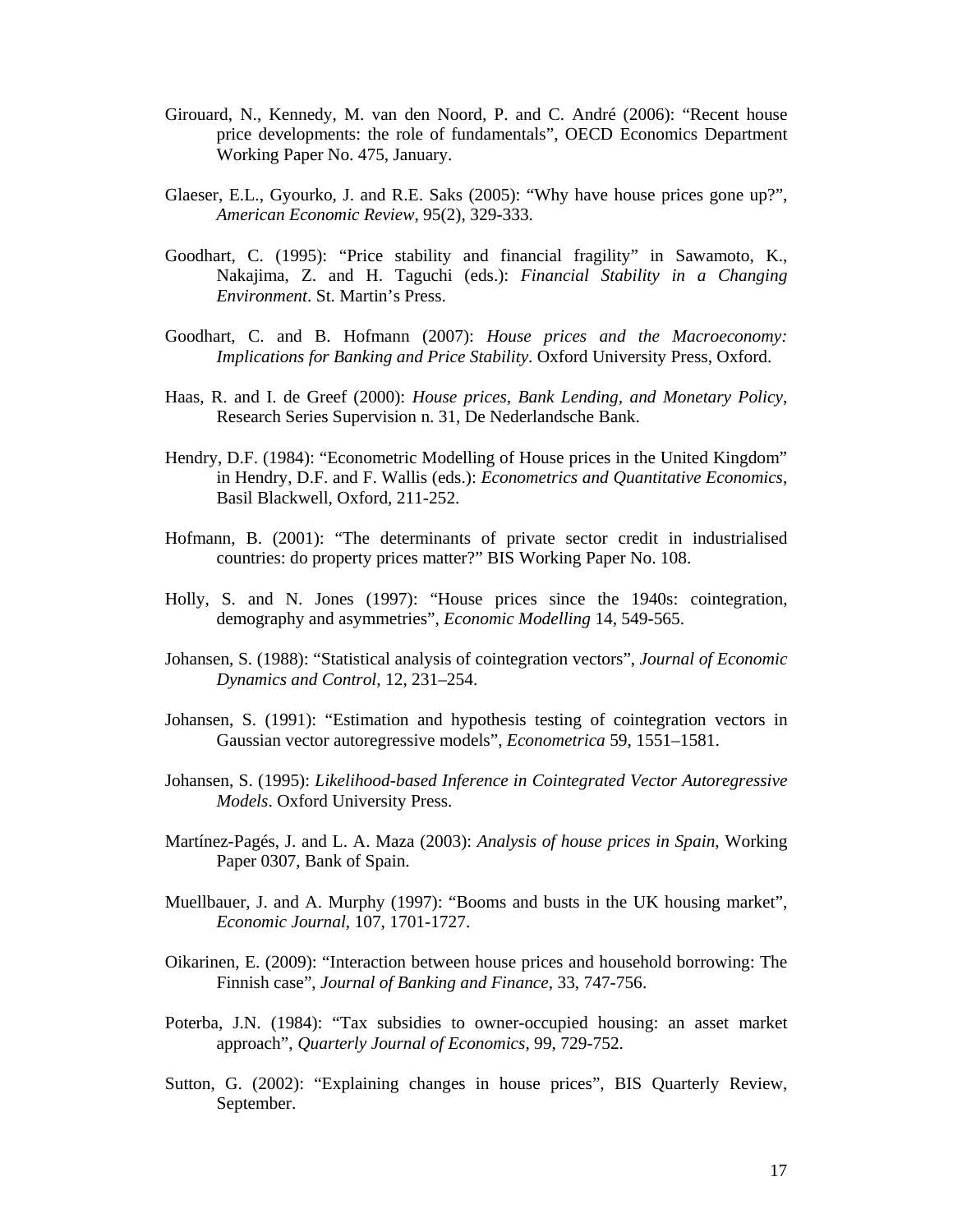- Terrones, M. and C. Otrok (2004): "The global house price boom", Chapter III in IMF, World Economic Outlook, April. Washington: IMF.
- Tsatsaronis, K. and H. Zhu (2004): "What drives housing price dynamics: cross country evidence", BIS Quarterly Review, March.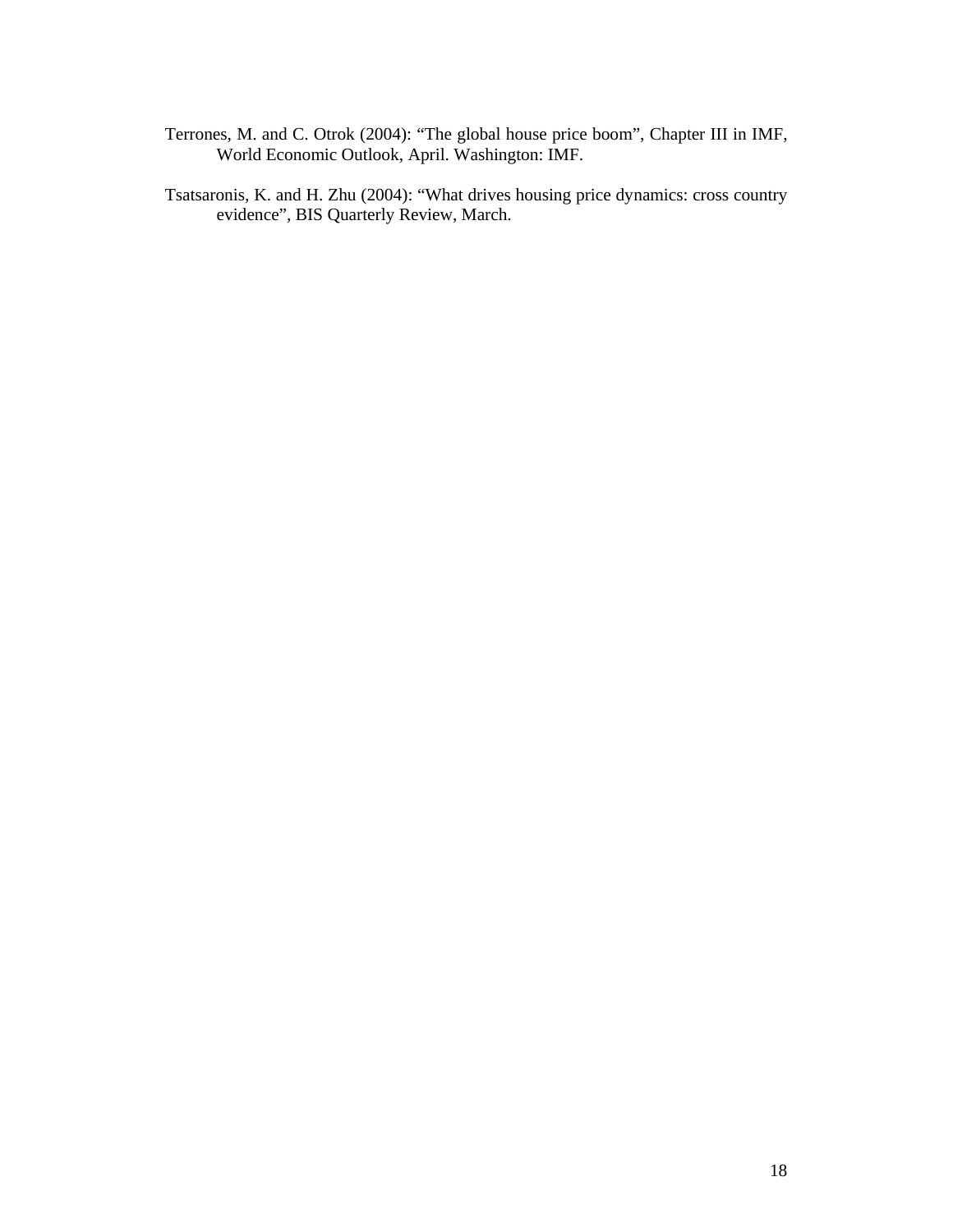|                                       | <b>Levels</b> | <b>First differences</b> |
|---------------------------------------|---------------|--------------------------|
|                                       | ADF           | ADF                      |
| Mortgage credit per household in real | $-3.6894$     | $-3.8693**$              |
| <i>terms</i>                          |               |                          |
| House price in real terms             | $-1.8652$     | $-3.7057**$              |
| House P/R                             | $-0.1421$     | $-5.6850***$             |
| Nominal mortgage credit interest rate | $-2.4864$     | $-3.8756**$              |
| Real salary per worker                | $-1.4536$     | $-4.6419***$             |
| <b>Real interest rate</b>             | $-2.4415$     | $-5.6115***$             |
| Credit quality (mortgage lending      | $-2.6952$     | $-4.2636***$             |
| <i>default rate</i> )                 |               |                          |
| Per capita GDP                        | $-2.2280$     | $-5.3922***$             |
| <i>Inflation</i>                      | $-2.3263$     | $-5.6285***$             |
| <b>IBEX-35</b> profitability          | $-1.8012$     | $-5.3313***$             |

**Table 1. Augmented Dickey Fuller (ADF) unit root test for the set of variables analysed**

**\* Rejection of the null hypothesis of unit roots at the 10% significance level** 

**\*\* Rejection of the null hypothesis of unit roots at the 5% significance level** 

\*\*\* Rejection of the null hypothesis of unit roots at the 11% significance level

### **Test 2. Johansen's cointegration test (restricted model 1)**

**Endogenous variables: mortgage credit per household in real terms, house price in real terms, nominal interest rates and mortgage lending default rates. Restricted variable: real salary per worker** 

| Restricted variable: real salary per worker |                       |                                 |  |  |  |
|---------------------------------------------|-----------------------|---------------------------------|--|--|--|
| $H_0$ :<br>range $=r$                       | Trace (statistical t) | Small-size sample<br>correction |  |  |  |
| $r = 0$                                     | $58.14***$            | $50.11***$                      |  |  |  |
| $r \leq 1$                                  | $30.44***$            | $25.13***$                      |  |  |  |
| $r \leq 2$                                  | 1.09                  | 10.55                           |  |  |  |

\* Cointegration exists at 10% significance

\*\* Cointegration exists at 5% significance

\*\*\* Cointegration exists at 1% significance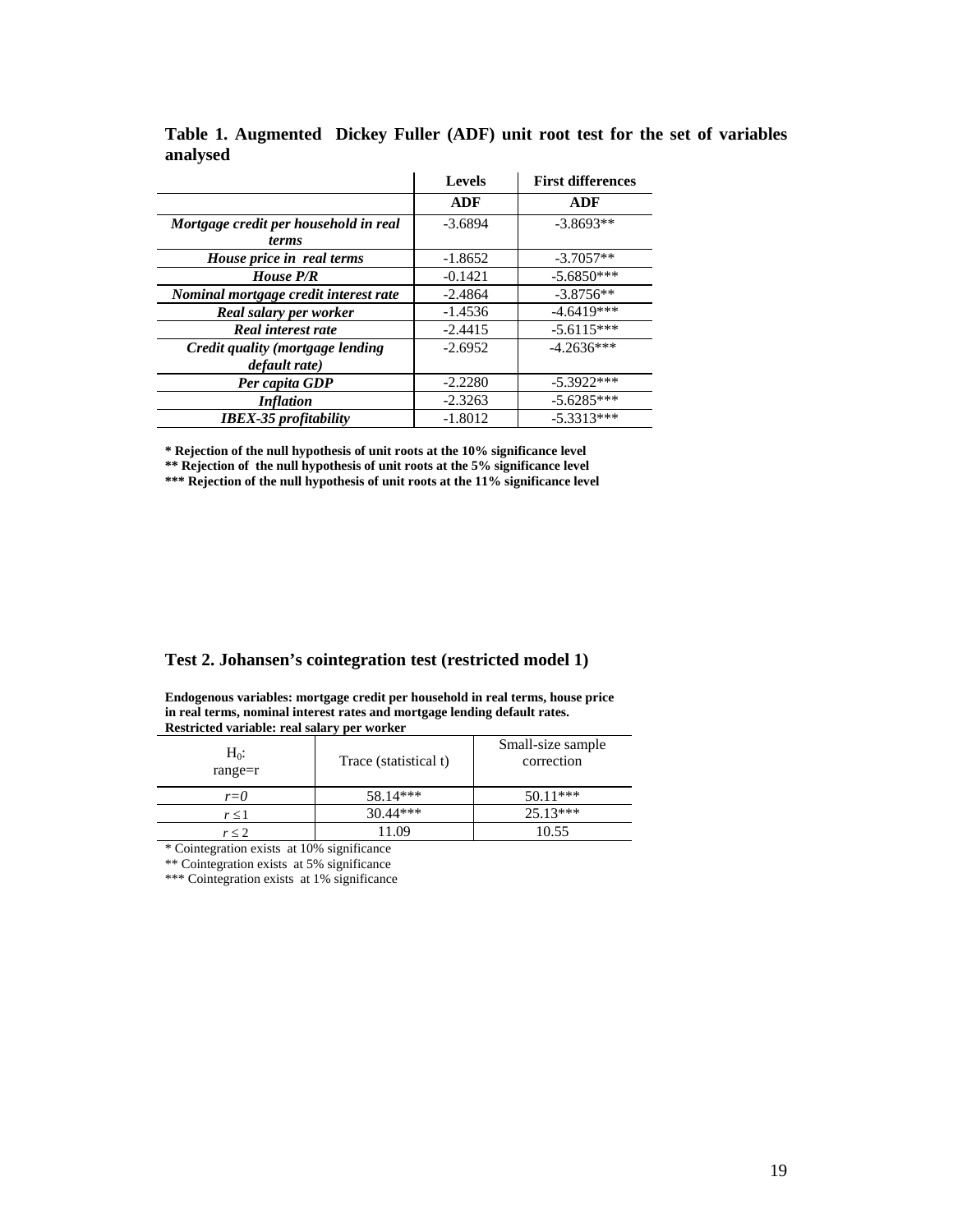#### **Table 3. Johansen's cointegration test (restricted model 2)**

**Endogenous variables: mortgage credit per household in real terms, house P/R, nominal interest rates and mortgage lending default rates. Restricted variable: real salary per worker** 

| Restricted variable: real salary per worker |                       |                                 |  |  |  |
|---------------------------------------------|-----------------------|---------------------------------|--|--|--|
| $H_0$ :<br>range $=r$                       | Trace (statistical t) | Small-size sample<br>correction |  |  |  |
| $r = 0$                                     | 98.88***              | 88.27***                        |  |  |  |
| $r \leq 1$                                  | 56.46***              | 45.10***                        |  |  |  |
| r < 2                                       | 15.23                 | 13.26                           |  |  |  |

\* Cointegration exists at 10% significance

\*\* Cointegration exists at 5% significance

\*\*\* Cointegration exists at 1% significance

|                                                      | <b>Restricted model 1</b> |                    |          | <b>Restricted model 2</b> |          |                    |          |                    |
|------------------------------------------------------|---------------------------|--------------------|----------|---------------------------|----------|--------------------|----------|--------------------|
|                                                      | Vector                    | Adjustment<br>rate | Vector   | Adjustment<br>rate        | Vector   | Adjustment<br>rate | Vector   | Adjustment<br>rate |
| Mortgage credit per<br>household in real<br>terms    | 1                         | $-0.104$           | $-0.604$ | $-0.035$                  |          | $-0.081$           | $-0.412$ | $-0.028$           |
| House price in real<br>terms                         | $-0.851$                  | $-0.049$           | 1        | $-0.060$                  |          |                    |          |                    |
| House PER<br>(prices/rent)                           |                           |                    |          |                           | $-0.289$ | $-0.043$           |          | $-0.051$           |
| Nominal mortgage<br>credit interest rate             | 8.003                     | $-0.025$           | 3.508    | 0.051                     | 2.604    | $-0.029$           | 4.119    | 0.063              |
| Real salary per worker                               | $-0.523$                  |                    | $-1.792$ |                           | $-0.495$ |                    | $-2.448$ |                    |
| Credit quality<br>mortgage lending<br>default rates) | 3.639                     |                    | 2.139    |                           | 3.983    |                    | 3.255    |                    |

**Table 4. Long-term relationships, cointegration vectors (** β **) and adjustment rate (**<sup>α</sup> ) All the coefficients have been annualised

Note: All variables are expressed in logs excepting interest rates. Model adjusted for the cases in which the adjustment rate parameters proved statistically significant, at 5% at least.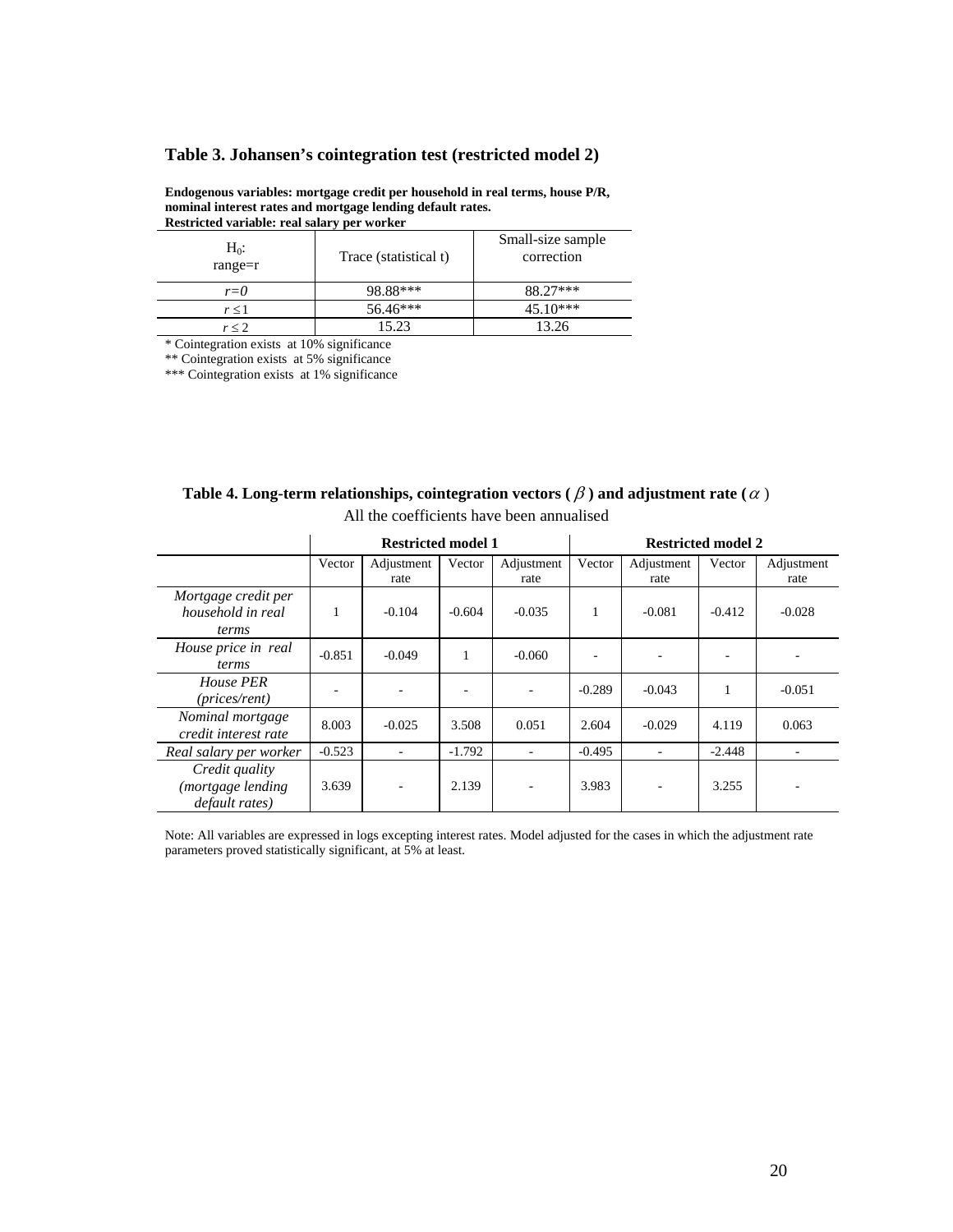#### **Table 5. Short-term equations. Ordinary least square estimates with error correction (1988Q4-2008Q4)**

| <b>Correction for</b><br><b>Correction for restricted</b><br><b>Correction for restricted</b><br>restricted<br>model 1<br>model 1<br>model 2<br>(II)<br>(III)<br>(I)<br>(IV)<br>(V)<br>$\triangle$ Mortgage<br>$\triangle M$ ortgage<br><b>AMortgage</b><br>credit per<br>credit per<br>credit per<br><b>AHouse</b> price<br><b>AHouse PER</b><br>in real terms<br>(prices/rent)<br>household<br>household<br>household<br>in real terms<br>in real terms<br>in real terms<br>$0.1329***$<br>$0.1437***$<br>$0.1005***$<br>$\Delta$ House price in real terms<br>(0.010)<br>(0.008)<br>(0.011)<br><b>AHouse PER</b> (prices/rent)<br>$0.1263***$<br>$0.1625***$<br>$\triangle$ Mortgage credit per<br>(0.002)<br>(0.002)<br>household in real terms<br>$-0.0399**$<br>$-0.0463**$<br>$-0.5821***$<br>$-0.6025***$<br>$\Delta$ Nominal mortgage credit interest<br>(0.014)<br>(0.002)<br>(0.004)<br>(0.012)<br>rate<br>$0.2351***$<br>$0.1958***$<br>$\triangle$ Real salary per worker<br>(0.009)<br>(0.008)<br>$-0.2067***$<br>$-0.2246***$<br>$-0.2362***$<br>$CI$ ( $\triangle M$ ortgage credit per<br>÷,<br>$\overline{\phantom{a}}$<br>household in real terms)<br>(0.019)<br>(0.014)<br>(0.016)<br>$0.0725**$ |                            |  |
|----------------------------------------------------------------------------------------------------------------------------------------------------------------------------------------------------------------------------------------------------------------------------------------------------------------------------------------------------------------------------------------------------------------------------------------------------------------------------------------------------------------------------------------------------------------------------------------------------------------------------------------------------------------------------------------------------------------------------------------------------------------------------------------------------------------------------------------------------------------------------------------------------------------------------------------------------------------------------------------------------------------------------------------------------------------------------------------------------------------------------------------------------------------------------------------------------------------------|----------------------------|--|
|                                                                                                                                                                                                                                                                                                                                                                                                                                                                                                                                                                                                                                                                                                                                                                                                                                                                                                                                                                                                                                                                                                                                                                                                                      |                            |  |
|                                                                                                                                                                                                                                                                                                                                                                                                                                                                                                                                                                                                                                                                                                                                                                                                                                                                                                                                                                                                                                                                                                                                                                                                                      |                            |  |
|                                                                                                                                                                                                                                                                                                                                                                                                                                                                                                                                                                                                                                                                                                                                                                                                                                                                                                                                                                                                                                                                                                                                                                                                                      |                            |  |
|                                                                                                                                                                                                                                                                                                                                                                                                                                                                                                                                                                                                                                                                                                                                                                                                                                                                                                                                                                                                                                                                                                                                                                                                                      |                            |  |
|                                                                                                                                                                                                                                                                                                                                                                                                                                                                                                                                                                                                                                                                                                                                                                                                                                                                                                                                                                                                                                                                                                                                                                                                                      |                            |  |
|                                                                                                                                                                                                                                                                                                                                                                                                                                                                                                                                                                                                                                                                                                                                                                                                                                                                                                                                                                                                                                                                                                                                                                                                                      |                            |  |
|                                                                                                                                                                                                                                                                                                                                                                                                                                                                                                                                                                                                                                                                                                                                                                                                                                                                                                                                                                                                                                                                                                                                                                                                                      |                            |  |
|                                                                                                                                                                                                                                                                                                                                                                                                                                                                                                                                                                                                                                                                                                                                                                                                                                                                                                                                                                                                                                                                                                                                                                                                                      |                            |  |
|                                                                                                                                                                                                                                                                                                                                                                                                                                                                                                                                                                                                                                                                                                                                                                                                                                                                                                                                                                                                                                                                                                                                                                                                                      |                            |  |
|                                                                                                                                                                                                                                                                                                                                                                                                                                                                                                                                                                                                                                                                                                                                                                                                                                                                                                                                                                                                                                                                                                                                                                                                                      |                            |  |
|                                                                                                                                                                                                                                                                                                                                                                                                                                                                                                                                                                                                                                                                                                                                                                                                                                                                                                                                                                                                                                                                                                                                                                                                                      |                            |  |
|                                                                                                                                                                                                                                                                                                                                                                                                                                                                                                                                                                                                                                                                                                                                                                                                                                                                                                                                                                                                                                                                                                                                                                                                                      |                            |  |
|                                                                                                                                                                                                                                                                                                                                                                                                                                                                                                                                                                                                                                                                                                                                                                                                                                                                                                                                                                                                                                                                                                                                                                                                                      |                            |  |
|                                                                                                                                                                                                                                                                                                                                                                                                                                                                                                                                                                                                                                                                                                                                                                                                                                                                                                                                                                                                                                                                                                                                                                                                                      |                            |  |
|                                                                                                                                                                                                                                                                                                                                                                                                                                                                                                                                                                                                                                                                                                                                                                                                                                                                                                                                                                                                                                                                                                                                                                                                                      |                            |  |
|                                                                                                                                                                                                                                                                                                                                                                                                                                                                                                                                                                                                                                                                                                                                                                                                                                                                                                                                                                                                                                                                                                                                                                                                                      |                            |  |
| $-0.1219***$<br>$0.0683**$<br>$-0.0569**$<br>$CI(\triangle House\ price\ in\ real\ terms)$                                                                                                                                                                                                                                                                                                                                                                                                                                                                                                                                                                                                                                                                                                                                                                                                                                                                                                                                                                                                                                                                                                                           |                            |  |
| (0.006)<br>(0.008)<br>(0.005)<br>(0.006)                                                                                                                                                                                                                                                                                                                                                                                                                                                                                                                                                                                                                                                                                                                                                                                                                                                                                                                                                                                                                                                                                                                                                                             |                            |  |
| $-0.4622***$                                                                                                                                                                                                                                                                                                                                                                                                                                                                                                                                                                                                                                                                                                                                                                                                                                                                                                                                                                                                                                                                                                                                                                                                         | $CI(\triangle House\ P/R)$ |  |
| (0.011)                                                                                                                                                                                                                                                                                                                                                                                                                                                                                                                                                                                                                                                                                                                                                                                                                                                                                                                                                                                                                                                                                                                                                                                                              |                            |  |
| $0.2930***$<br>$\triangle$ per capita GDP<br>(0.046)                                                                                                                                                                                                                                                                                                                                                                                                                                                                                                                                                                                                                                                                                                                                                                                                                                                                                                                                                                                                                                                                                                                                                                 |                            |  |
| $-0.2428***$<br><b>AReal</b> interest rate                                                                                                                                                                                                                                                                                                                                                                                                                                                                                                                                                                                                                                                                                                                                                                                                                                                                                                                                                                                                                                                                                                                                                                           |                            |  |
| (0.030)<br>Diagnostic tests for the residuals                                                                                                                                                                                                                                                                                                                                                                                                                                                                                                                                                                                                                                                                                                                                                                                                                                                                                                                                                                                                                                                                                                                                                                        |                            |  |
| LM test<br>0.458(0.79)<br>0.448(0.80)<br>0.443(0.81)<br>0.525(0.64)<br>0.473(0.67)                                                                                                                                                                                                                                                                                                                                                                                                                                                                                                                                                                                                                                                                                                                                                                                                                                                                                                                                                                                                                                                                                                                                   |                            |  |
| Normality test<br>0.501(0.82)<br>0.487(0.85)<br>0.894(0.53)<br>1.16(0.37)<br>0.598(0.76)                                                                                                                                                                                                                                                                                                                                                                                                                                                                                                                                                                                                                                                                                                                                                                                                                                                                                                                                                                                                                                                                                                                             |                            |  |
| <b>ARCH</b> test<br>0.773(0.43)<br>$\overline{0.627} (0.50)$<br>0.371(0.82)<br>0.446(0.71)<br>0.421(0.75)                                                                                                                                                                                                                                                                                                                                                                                                                                                                                                                                                                                                                                                                                                                                                                                                                                                                                                                                                                                                                                                                                                            |                            |  |
| 0.268(0.99)<br>0.279(0.99)<br>0.272(0.99)<br>0.254(0.99)<br>0.260(0.99)                                                                                                                                                                                                                                                                                                                                                                                                                                                                                                                                                                                                                                                                                                                                                                                                                                                                                                                                                                                                                                                                                                                                              |                            |  |
| Heterocedasticity<br>$R^2$<br>0.78<br>0.72<br>0.70<br>0.67<br>0.69                                                                                                                                                                                                                                                                                                                                                                                                                                                                                                                                                                                                                                                                                                                                                                                                                                                                                                                                                                                                                                                                                                                                                   |                            |  |
| Note: All variables are expressed in logs excepting interest rates. The LM test is the Godfrey test for autocorrelation. For                                                                                                                                                                                                                                                                                                                                                                                                                                                                                                                                                                                                                                                                                                                                                                                                                                                                                                                                                                                                                                                                                         |                            |  |

All the coefficients have been annualised

normalitiy the Doornik and Hansen test is used. Arch test is for autoregressive conditional heteroscedasticity test. The heterocedasticity test is a White test. In these diagnostic tests, p-values are in brackets.

\* Statistically significant at 10%

\*\* Statistically significant at 5%

\*\*\* Statistically significant at 1%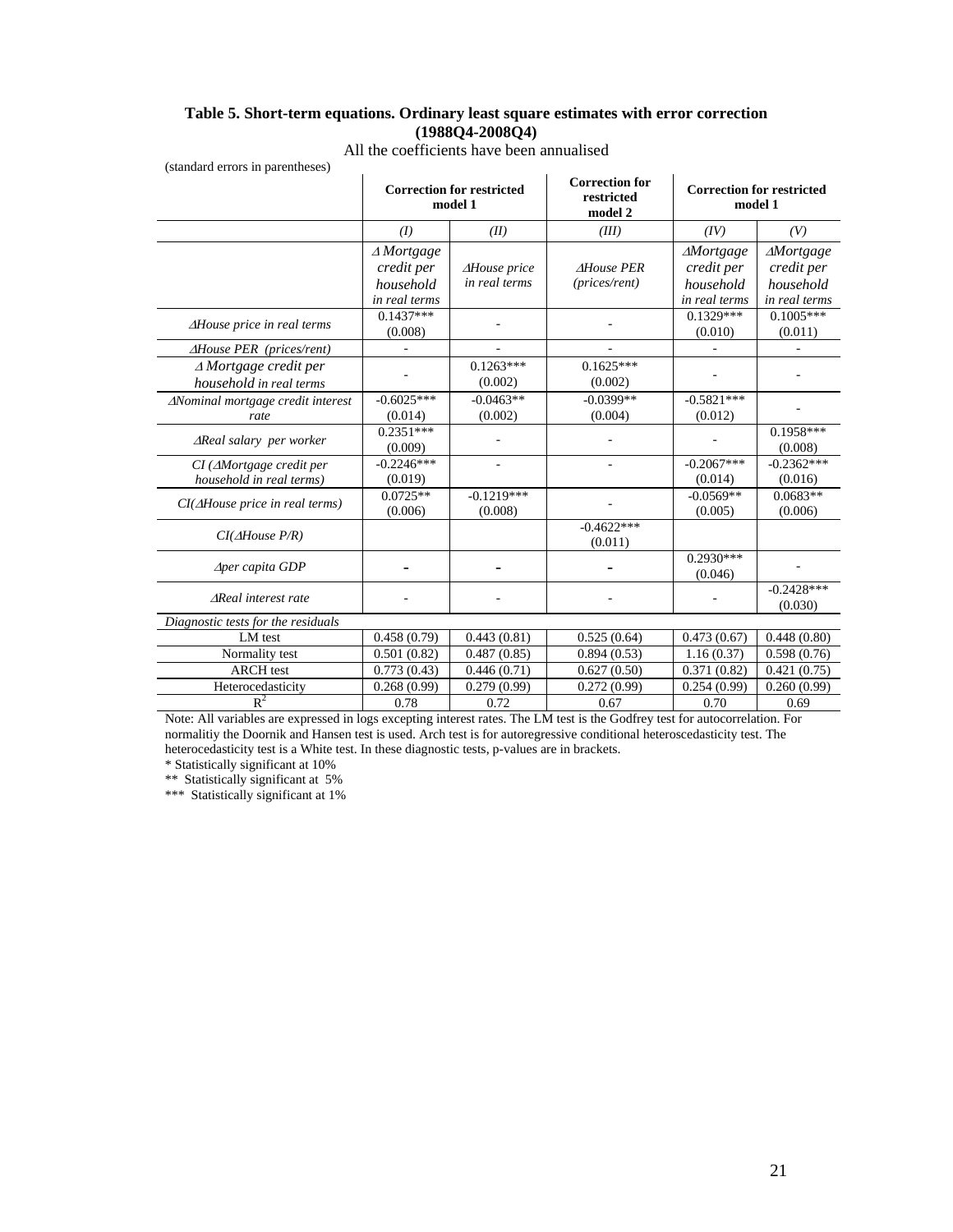### **Table 6. Short-term equations with a regime shift in 2001. Ordinary least square estimates with error correction: 1988Q4-2000Q4 and 2001Q1-2008Q4**

All the coefficients have been annualised

(standard errors in parentheses) Corrections for restricted model 1

|                                             | 1988Q4-2000Q4               | 2001Q1-2008Q4                |
|---------------------------------------------|-----------------------------|------------------------------|
|                                             | $\triangle$ Mortgage credit | $\triangle M$ ortgage credit |
|                                             | per household in real       | per household in             |
|                                             | terms                       | real terms                   |
| <b><i>AHouse price in real</i></b>          | $0.0593***$                 | $0.1836***$                  |
| <i>terms</i>                                | (0.001)                     | (0.002)                      |
| <b>AHouse PER</b><br>( <i>prices/rent</i> ) |                             |                              |
| <b><i>ANominal mortgage</i></b>             | $-0.3596***$                | $-0.4284***$                 |
| credit interest rate                        | (0.009)                     | (0.011)                      |
|                                             | $0.2011***$                 | $0.2223***$                  |
| $\Delta$ Real salary per worker             | (0.005)                     | (0.005)                      |
| $CI$ ( $\triangle$ Mortgage credit per      | $-0.4638***$                | $-0.3572***$                 |
| household in real terms)                    | (0.008)                     | (0.009)                      |
| $CI(\Delta House\ price\ in\ real)$         | $0.1696**$                  | $0.1974**$                   |
| terms)                                      | (0.004)                     | (0.004)                      |
| $\mathbf{R}^2$                              | 0.74                        | 0.75                         |

Note: All variables are expressed in logs excepting interest rates.

\* Statistically significant at 10%

\*\* Statistically significant at 5%

\*\*\* Statistically significant at 1%